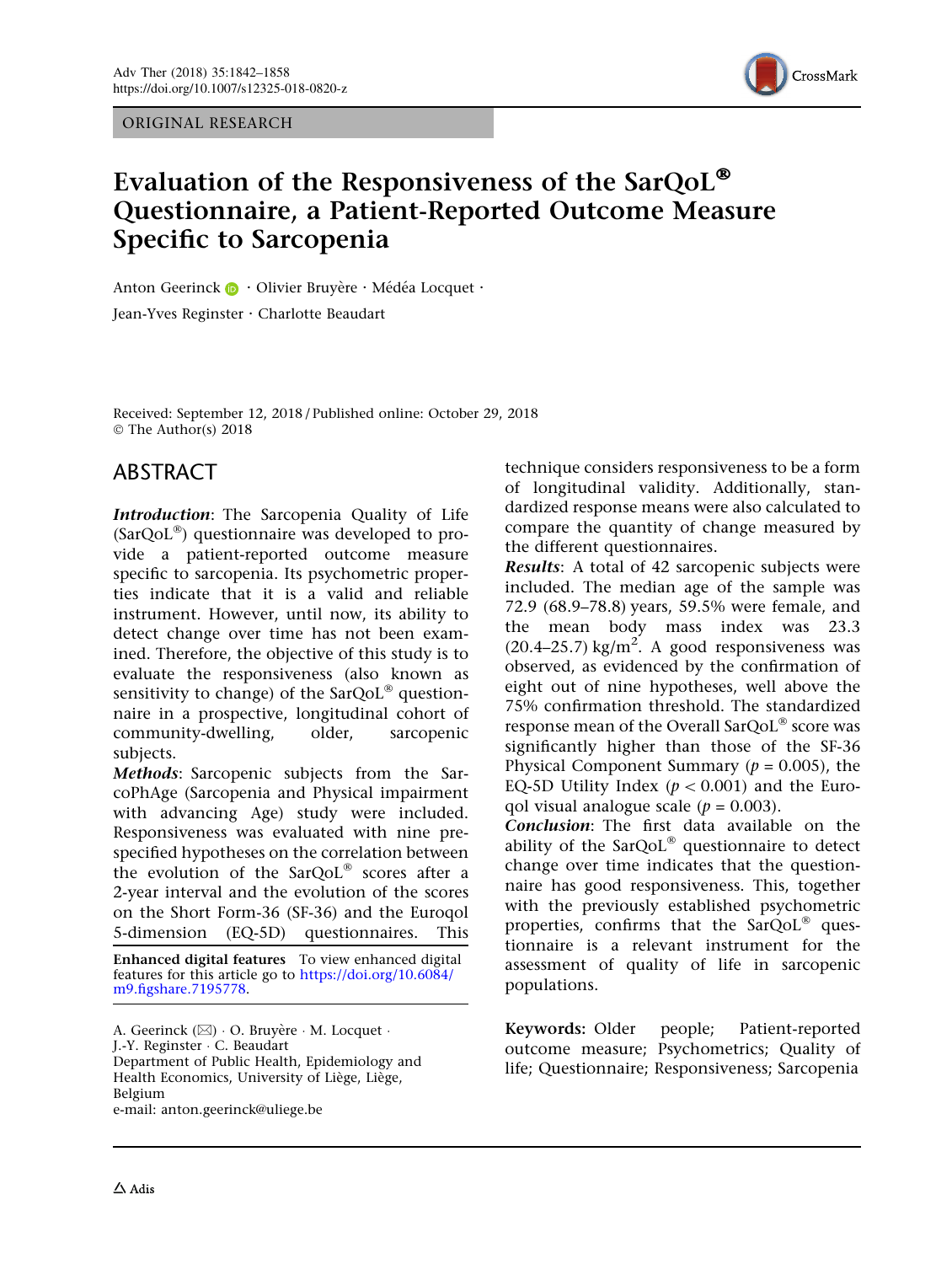# INTRODUCTION

#### Background

Sarcopenia, defined as "a syndrome characterised by progressive and generalised loss of skeletal muscle mass and strength and with a risk of adverse outcomes such as physical disability, poor quality of life and death'' by the European Working Group on Sarcopenia in Older People (EWGSOP), is a growing public health problem [\[1](#page-15-0)]. It has recently been recognized as a geriatric condition with an ICD-10-CM code (M62.84) [\[2\]](#page-15-0). Sarcopenia has been shown to be associated with negative health outcomes, such as a higher rate of mortality and functional decline, a higher rate of falls, and a higher incidence of hospitalization [[3\]](#page-15-0). Other research has shown an association between sarcopenia and depression [[4](#page-15-0)]. Not much is yet known about the relationship between sarcopenia and quality of life. Although several studies have incorporated quality of life outcomes in their designs, the results are difficult to compare because of the different diagnostic criteria used to establish sarcopenia. Some studies that diagnosed sarcopenia with the EWGSOP criteria have found lower health-related quality of life (HRQoL) scores for sarcopenic subjects in select domains of the Short-Form 36-item (SF-36) questionnaire, but other studies (using other diagnostic criteria) have found no difference in SF-36 scores between sarcopenic and non-sarcopenic subjects [\[5\]](#page-15-0).

Until recently, researchers only had generic questionnaires, such as the SF-36, available to assess quality of life in sarcopenic patients. These questionnaires are designed for use in broad populations and may thus not be sensitive enough to accurately measure quality of life in sarcopenic populations [\[6\]](#page-15-0). To address this problem, Beaudart et al. developed the Sarcopenia Quality of Life ( $SarQoL^{\circledast}$ ) questionnaire in 2015 [\[7\]](#page-15-0).

Until now, no study has evaluated the responsiveness, defined as "the ability of an instrument to detect change over time in the construct to be measured", of the  $SarQoL^{\circledast}$  questionnaire [[8](#page-15-0)]. When an instrument is used for evaluative purposes, i.e. when the aim is to detect and measure longitudinal change in subjects or populations, responsiveness is a key psychometric property [\[9](#page-15-0), [10\]](#page-15-0). This situation is often present in clinical studies aimed at testing the effect of an intervention, where an accurate assessment of HRQoL before and after the intervention is an important outcome. Researchers need to have valid data on the responsiveness of the instrument they wish to use to be certain of the results they obtain.

The psychometric properties of the SarQoL<sup>®</sup> questionnaire have been evaluated in several cross-sectional studies, but until now, its ability to detect change over time (responsiveness) had not yet been examined [\[11–14](#page-15-0)]. This study aimed to evaluate the responsiveness of the  $SarQoL<sup>®</sup>$  questionnaire in a sample of older, community-dwelling, sarcopenic subjects from the SarcoPhAge (Sarcopenia and Physical impairment with advancing Age) cohort.

## METHODS

#### Design

The current article describes an instrument validation study that examined data collected at the 2nd and 4th annual visit of the SarcoPhAge study, an ongoing 5-year prospective, longitudinal, observational cohort study being carried out in Liège (Belgium)  $[15, 16]$  $[15, 16]$  $[15, 16]$  $[15, 16]$ . Participants in the SarcoPhAge study all provided written informed consent. The research protocol and its amendments were approved by the Ethics Committee of the University Teaching Hospital of Liège (no. 2012-277).

#### **Participants**

Participants from the SarcoPhAge study with valid data from the 2nd (T1) and 4th (T3) study visit (a 2-year interval) who were diagnosed as sarcopenic according to the EWGSOP criteria were included [\[1\]](#page-15-0). This 2-year interval was chosen because it covers the first and last available administrations of the questionnaire and because the SarcoPhAge study is an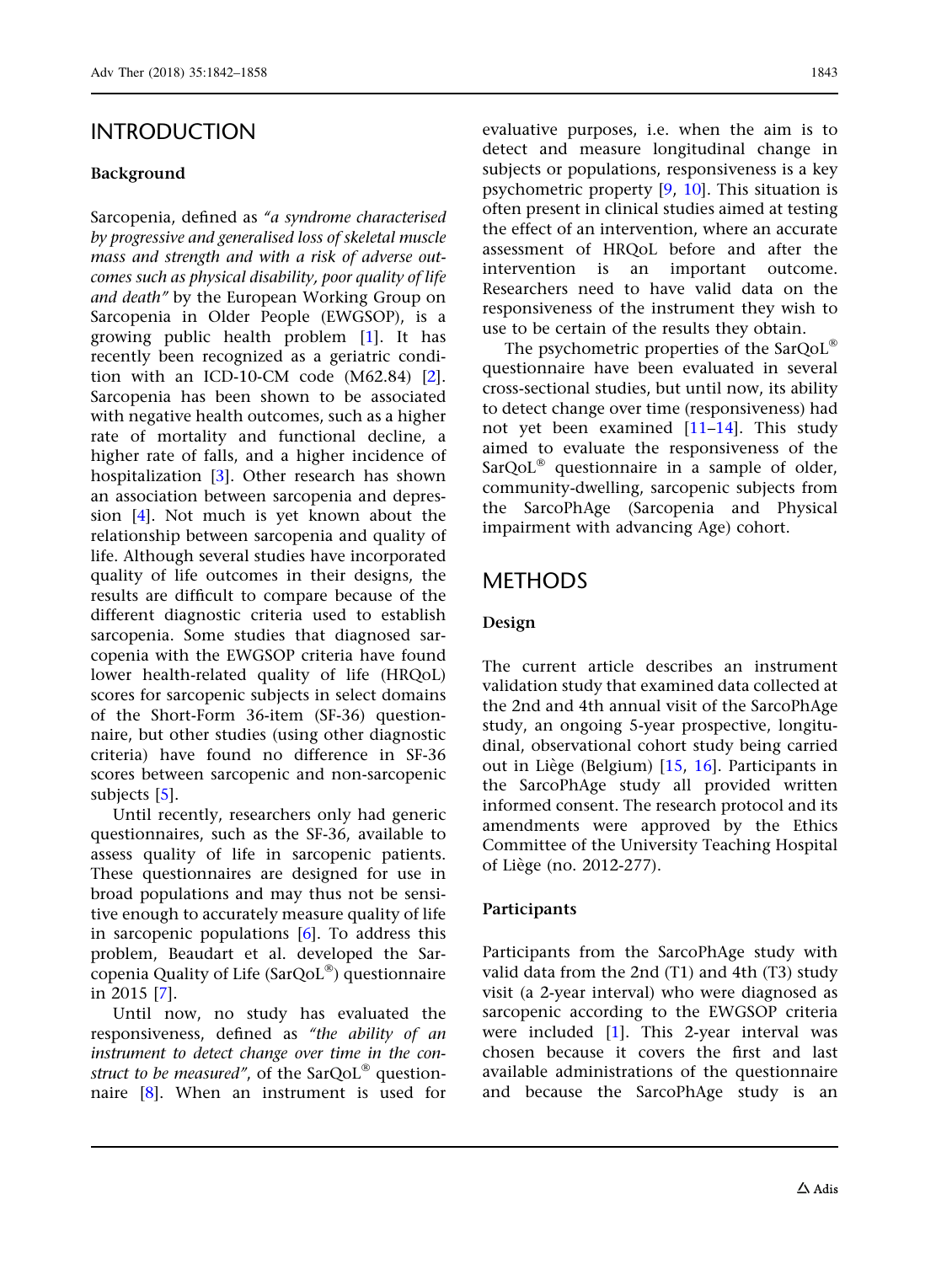observational study; therefore, we relied on the natural progression of sarcopenia to cause a change in health status between the two measurements. The details of this study have been reported previously [\[11,](#page-15-0) [15,](#page-16-0) [17](#page-16-0), [18\]](#page-16-0).

Sarcopenia was diagnosed according to the EWGSOP algorithm, which demands the presence of low muscle mass in combination with low muscle strength and/or low physical performance [\[1\]](#page-15-0). Muscle mass was measured by dual-energy X-ray absorptiometry (DXA) (Hologic Discovery A, USA), which was calibrated daily by scanning a spine phantom. Male subjects with a skeletal muscle mass index (SMI = appendicular lean mass/height<sup>2</sup>) below 7.26 kg/m<sup>2</sup> and women with an SMI below 5.5 kg/ $m^2$  were considered to have low muscle mass. Muscle strength was measured with a hydraulic hand dynamometer (Saehan Corporation, Korea), calibrated at the beginning of the study for 10, 40 and 90 kg. Men with a maximal handgrip strength below 30 kg and women below 20 kg were considered to have low muscle strength. Physical performance was examined with the help of the Short Physical Performance Battery (SPPB), with a value of 8 or less being considered low [\[15](#page-16-0)].

Participants were included in the current analysis when diagnosed as sarcopenic at T1 and/or T3 and when both  $SarQoL^{\circledast}$  questionnaires (T1 and T3) had less than 20% missing data for the calculation of the Overall score.

### **Measures**

### The SarQoL® Questionnaire

The SarQoL $^\circledast$  questionnaire is a patient-reported outcome measure (PROM) specific to sarcopenia. The SarQoL<sup>®</sup> questionnaire consists of 22 questions incorporating 55 items, which fall into seven domains of HRQoL. These domains are ''Physical and Mental Health'', ''Locomotion'', ''Body Composition'', ''Functionality'', ''Activities of Daily Living'', ''Leisure activities'' and ''Fears''. Each domain is scored from 0 to 100, and an Overall score is calculated. The questionnaire is auto-administered and takes 10 min to complete [\[7\]](#page-15-0). The questionnaire is available in 16 languages and can be found on its webpage [\[19](#page-16-0)].

Several psychometric properties of the Sar- $QoL<sup>®</sup>$  questionnaire have been examined previously. The questionnaire has demonstrated its ability to distinguish between sarcopenic and non-sarcopenic subjects (discriminative power). It has good internal consistency and construct validity, and its test–retest reliability is excellent. Furthermore, it has been demonstrated that there are no floor or ceiling effects for the Overall score [[11–14](#page-15-0)].

The Short-Form 36-Item (SF-36) Questionnaire The SF-36 is a multi-item generic health survey that uses 36 questions to measure functional health and wellbeing from the patient's perspective. It measures eight domains: ''Physical Functioning'', ''Role limitation due to physical problems", "Bodily Pain", "General Health Perceptions", "Vitality", "Social Functioning'', ''Role limitations due to emotional problems'' and ''Mental Health'', each of which provides a score between 0 and 100. Additionally, two composite scores can be calculated: the Physical Component Summary (PCS) and the Mental Component Summary (MCS) [[20–22\]](#page-16-0).

The EuroQol 5-Dimension 3-Level (EQ-5D-3L) The EQ-5D-3L is a standardized measure of health status developed by the EuroQol Group in 1990. The instrument consists of two pages: the EQ-5D descriptive system, which is composed of five questions encompassing five dimensions of health (mobility, self-care, usual activities, pain/discomfort and anxiety/depression); and the Visual Analogue Scale (EQ-VAS), which records the respondent's self-rated health on a vertical scale going from best (100) to worst imaginable health (0). The EQ-5D descriptive system is used to calculate an index score, which represents the utility value for current health [[23](#page-16-0), [24\]](#page-16-0).

### Physical Parameters

Parameters related to muscle mass, muscle strength and physical performance were collected. Apart from the SMI, we also determined appendicular lean mass (ALM) and ALM divided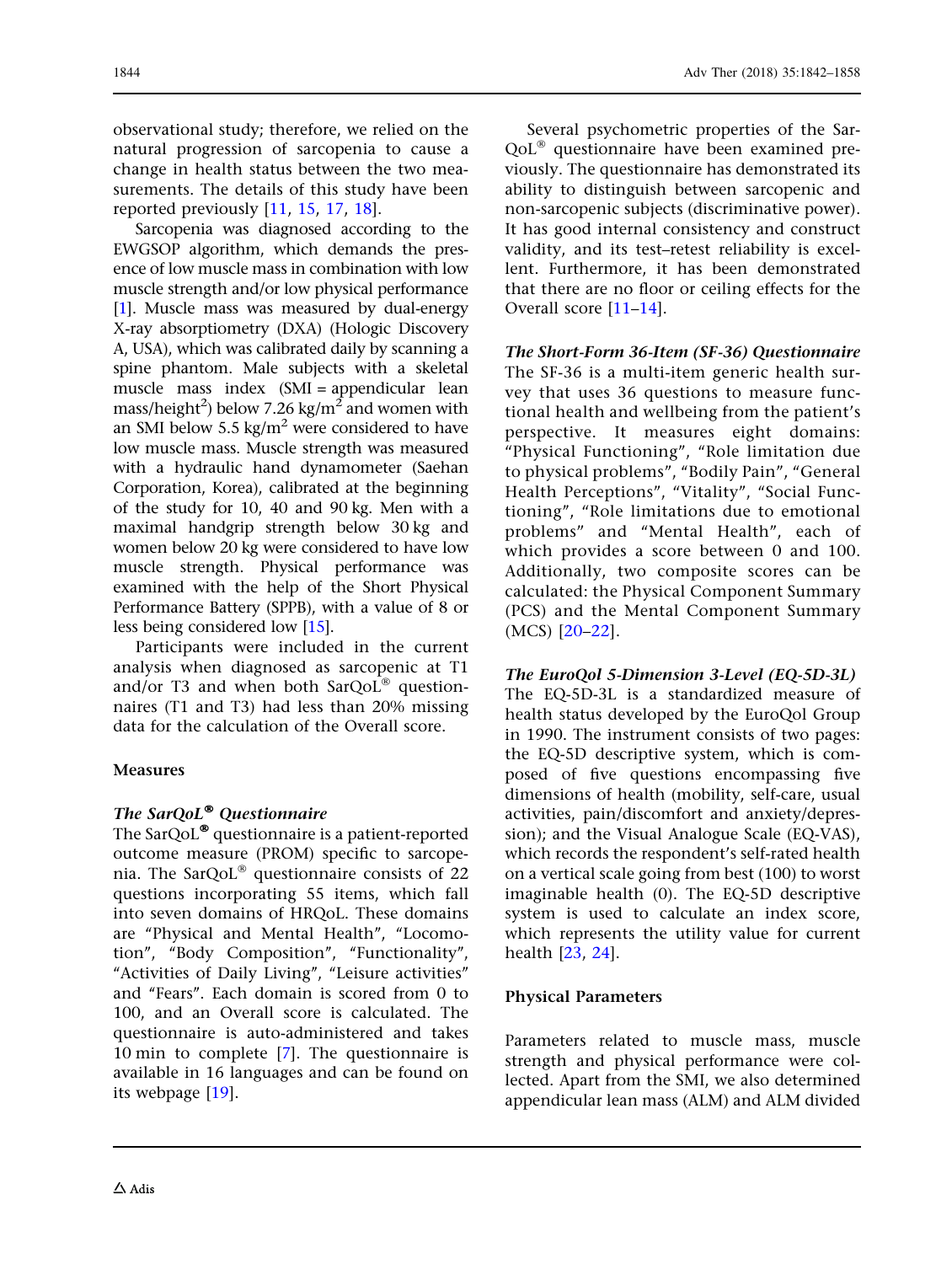by body mass index (ALM/BMI) by DXA. As mentioned previously, muscle strength was determined with a hydraulic hand dynamometer. For physical performance, the patients performed the SPPB test, which also includes the usual gait speed on a 4-m track. The subjects also performed the timed-up-and-go (TUG) test, which uses the time that a subject takes to rise from a chair, walk three metres, turn around, walk back to the chair, and sit down to determine a subject's mobility. Lastly, the chair stand test (CST) was administered as part of the SPPB. In this test, the subjects are asked to stand up from a chair and sit back down five times as fast as they can.

#### Methodological Approach

#### Hypotheses Testing

It is recommended to treat responsiveness as the longitudinal form of construct validity and to evaluate it in much the same way as the construct validity of a questionnaire  $[25]$ . Thus, we formulated hypotheses between the changes in the scores of the SarQoL® questionnaire and the changes observed for the SF-36 and the EQ-5D. AG, CB and OB were responsible for the formulation of the hypotheses, on the basis of similarity in the construct of the different domains, and previously found results for the construct validity of the questionnaire. The data used in this analysis were collected before the formulation of the hypotheses, but no statistical manipulations in relation to the evaluation of responsiveness were carried out before the final set of hypotheses was agreed upon.

The hypotheses used for the evaluation of the responsiveness, the expected strength of the correlations and the rationale for their formulation are detailed in Table [1.](#page-4-0)

We employed the criteria formulated by De Boer et al. to evaluate the results of the hypotheses testing. These state that a questionnaire has high responsiveness when less than 25% of hypotheses are refuted, moderate responsiveness when 25–50% are refuted and poor responsiveness when more than 50% are refuted [\[26\]](#page-16-0).

#### Standardized Response Means (SRMs)

We also calculated SRMs for the different questionnaires, by dividing the mean difference between T1 and T3 by the standard deviation of the differences between the paired measurements [[27](#page-16-0)]. The SRM reflects the magnitude of the change measured by the different questionnaires. Consequently, when greater SRMs are obtained, this is an indication of better responsiveness. To allow the use of the thresholds for responsiveness formulated by Cohen et al., which are designed for use with the effect size and which categorize an observed change, we applied the correction developed by Middel and Van Sonderen [[28](#page-16-0), [29\]](#page-16-0). After correcting the SRMs with the formula  $[(SRM/\sqrt{2})/\sqrt{(1 - r)}$ ; with  $r =$  correlation between baseline and follow-up score], we categorized them as trivial when SRM  $< 0.20$ , small when  $0.20 <$  SRM  $<$ 0.49, moderate when  $0.50 \leq \text{SRM} \leq 0.79$  and large when  $SRM > 0.80$  [[29](#page-16-0)].

A selection of SRMs were compared in pairs to evaluate whether they were significantly different. This was carried out using the modified jack-knife method, which uses linear regression to determine whether a significant difference exists between two SRMs [\[30\]](#page-16-0). For this measure, an individual SRM is first calculated for each subject by dividing their change score by the standard deviation of the change scores in the whole sample. Next, a "centred" SRM is calculated for each subject by subtracting the mean SRM score of the sample from the individual SRMs. With these variables, a linear regression is carried out with the individual SRMs of the two quality-of-life scores of interest as dependent variables and the "centred" SRM of one of the quality-of-life scores (either one will work) as the independent variable. A significant difference is demonstrated when the  $p$ value of the intercept is at most 0.05 [\[30,](#page-16-0) [31\]](#page-16-0).

#### Correlations Between Physical Parameters and QoL

We investigated the relationship between the evolution of physical parameters linked to sarcopenia and the changes observed by the different questionnaires with the help of correlations. We selected the five summary/total scores available (SarQoL® Overall score, SF-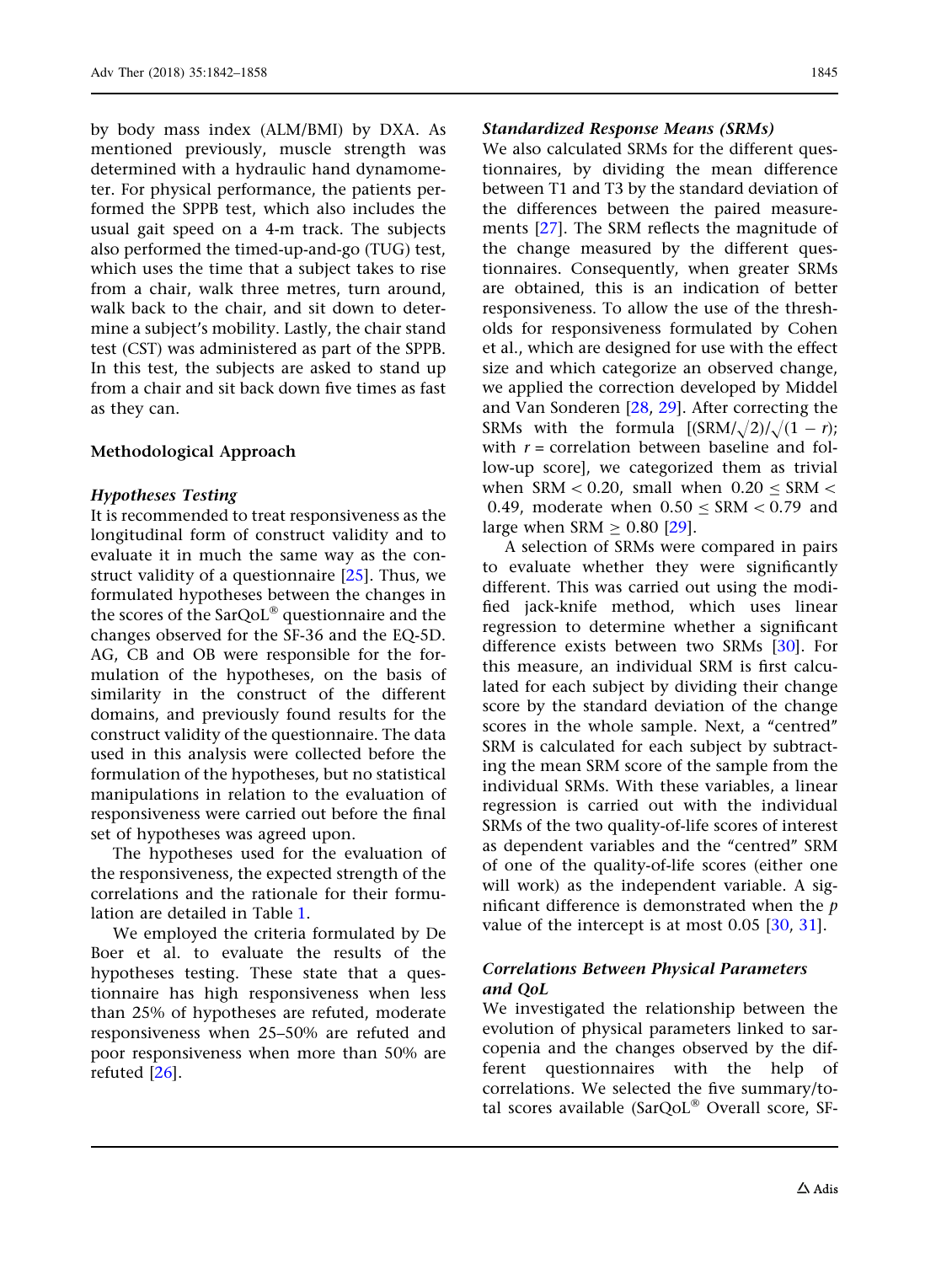| Hypotheses                                                                                                  | <b>Expected</b><br>strength of<br>correlation | Rationale                                                                                                                                                                                                                                                                                                                                                                                                                                                                             |
|-------------------------------------------------------------------------------------------------------------|-----------------------------------------------|---------------------------------------------------------------------------------------------------------------------------------------------------------------------------------------------------------------------------------------------------------------------------------------------------------------------------------------------------------------------------------------------------------------------------------------------------------------------------------------|
| 1. $\Delta$ SarQoL Overall score and $\Delta$ SF-36 General $r > 0.4$<br>Health domain are correlated       |                                               | The SarQoL Overall score and the SF-36 General<br>Health score have been shown to be correlated in<br>the French ( $r = 0.67$ ) and the English ( $r = 0.49$ )<br>validations. These domains are similar in that they<br>both measure a subject's general view of either their<br>HRQoL or health. Because of the strong interaction<br>between general health status and HRQoL, we<br>expect a correlation of at least 0.4, despite the<br>difference in underlying construct        |
| 2. $\Delta$ SarQoL Overall score and $\Delta$ SF-36 Vitality $r > 0.3$<br>domain are correlated             |                                               | Here also, two different constructs are measured, but<br>they have been shown to be correlated (FR:<br>$r = 0.72$ ; ENG: $r = 0.74$ ). Since the underlying<br>constructs are less similar than in hypothesis 1, and<br>we expect the influence of a change in vitality to be<br>less impactful than one in General Health, the<br>expected correlation was set to at least 0.3                                                                                                       |
| 3. $\Delta$ SarQoL Overall score and $\Delta$ SF-36 Physical $r > 0.5$<br>Functioning domain are correlated |                                               | The domain Physical Functioning covers a significant<br>portion of the content used to calculate the Overall<br>score of the SarQoL®, although the Overall score<br>also takes into account other aspects of HRQoL.<br>The English validation confirmed this similarity<br>with a correlation of 0.82, although the French<br>validation found a smaller correlation of 0.49.<br>Nevertheless, we expect changes on both measures to<br>be correlated at a strength of at least 0.5   |
| 4. $\Delta$ SarQoL Overall score and $\Delta$ EQ-VAS are<br>correlated                                      | r > 0.4                                       | The Overall score and the EQ-VAS both give a general<br>view of the subjects' current health or HRQoL, and<br>should thus, in theory, be correlated. We expect the<br>difference in health as measured by the EQ-VAS to<br>be reflected in changes in HRQoL (as evidenced by<br>a cross-sectional correlation of $r = 0.597$ ) but, since<br>they measure two different but related constructs, it<br>was decided to fix the expected strength of this<br>association to at least 0.4 |

<span id="page-4-0"></span>Table 1 Hypotheses for the evaluation of responsiveness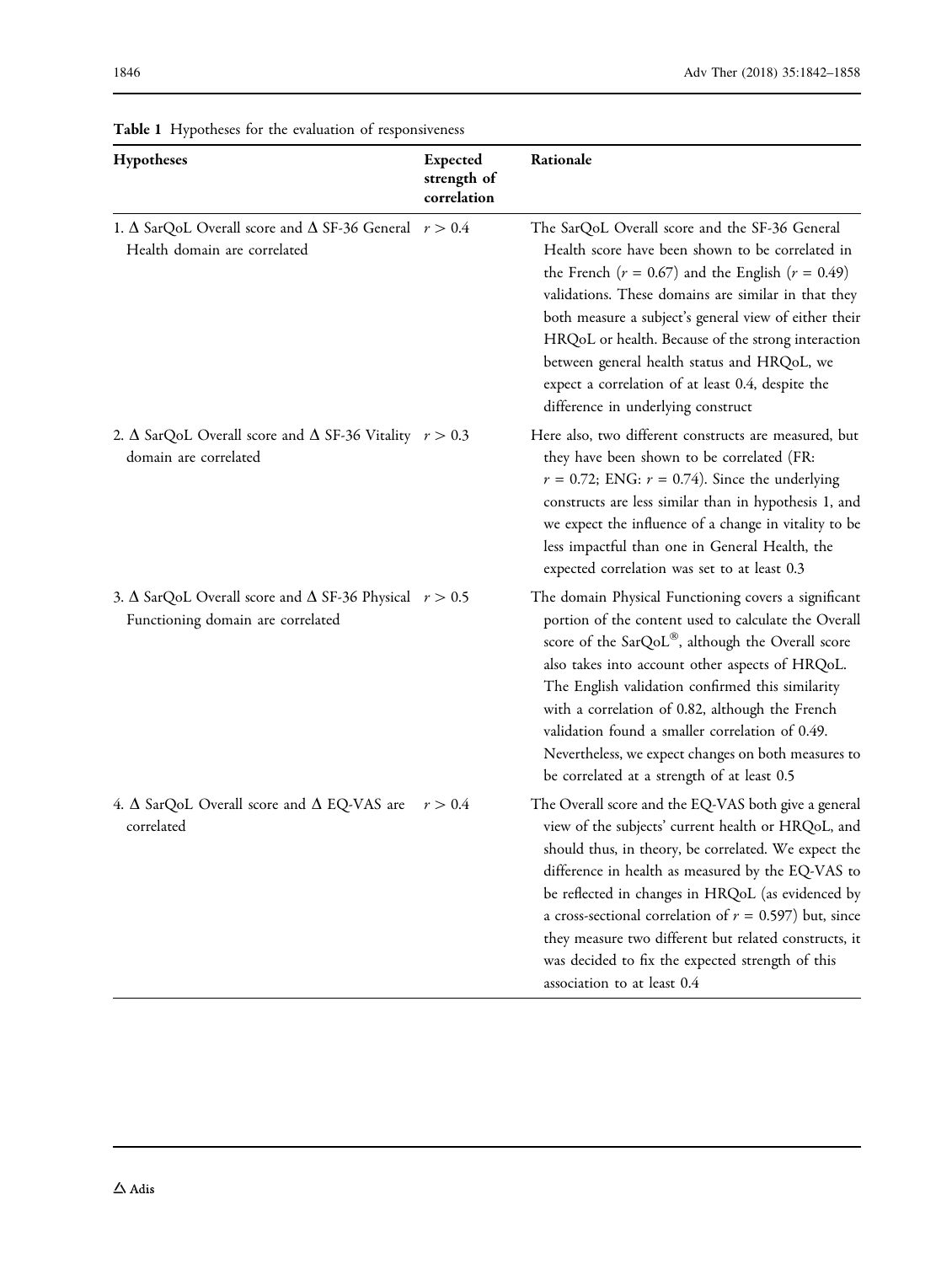| Hypotheses                                                                                                           | <b>Expected</b><br>strength of<br>correlation | Rationale                                                                                                                                                                                                                                                                                                                                                                                                                                                                                                                                                                                                                                                                           |
|----------------------------------------------------------------------------------------------------------------------|-----------------------------------------------|-------------------------------------------------------------------------------------------------------------------------------------------------------------------------------------------------------------------------------------------------------------------------------------------------------------------------------------------------------------------------------------------------------------------------------------------------------------------------------------------------------------------------------------------------------------------------------------------------------------------------------------------------------------------------------------|
| 5. Δ SarQoL domain 1 (Physical and Mental<br>Health) and $\Delta$ SF-36 General Health domain<br>are correlated      | r > 0.3                                       | Domain 1 of the SarQoL <sup>®</sup> questionnaire carries<br>significant weight in the calculation of the Overall<br>score. Since we know a correlation exists between<br>the Overall score and the General Health domain<br>for the construct validity (see hypothesis 1), we<br>theorized that this same correlation should exist<br>between Physical and Mental Health and General<br>Health. We did expect this correlation to be weaker,<br>although the cross-sectional correlation was<br>$r = 0.655$ , since some aspects covered in the Overall<br>score are not represented in Physical and Mental<br>Health. It was decided to expect a correlation of at<br>least $0.3$ |
| 6. $\Delta$ SarQoL domain 1 (Physical and Mental<br>Health) and $\Delta$ EQ-VAS are correlated                       | r > 0.3                                       | In the same vein as hypothesis 5, we expected changes<br>on Physical and Mental Health to be associated with<br>changes on the EQ-VAS, as shown by a cross-<br>sectional correlation of $r = 0.562$ . However, since a<br>part of the content is lost when focusing on a single<br>domain of the SarQoL®, it was decided to expect a<br>weaker correlation than hypothesis 5, and to adopt<br>at least 0.3 as the threshold                                                                                                                                                                                                                                                         |
| 7. $\Delta$ SarQoL domain 2 (Locomotion) and $\Delta$ SF- $r > 0.4$<br>36 Physical Functioning domain are correlated |                                               | The ability to walk and the ease with which a person<br>can walk are an important factor that influences the<br>totality of how a person functions physically,<br>demonstrated by a cross-sectional correlation of<br>$r = 0.558$ . While the domain Locomotion is a much<br>narrower construct than Physical Functioning, we<br>expect both domains to be significantly correlated at<br>a strength of at least 0.4                                                                                                                                                                                                                                                                |
| 8. $\Delta$ SarQoL domain 4 (Functionality) and $\Delta$<br>SF-36 Physical Functioning domain are<br>correlated      | r > 0.5                                       | The underlying constructs of the domains<br>Functionality and Physical Functioning are, in<br>theory, similar, and it was therefore felt that a<br>relatively strong correlation of at least 0.5 was to be<br>expected, even if the cross-sectional correlation was<br>lower at $r = 0.420$                                                                                                                                                                                                                                                                                                                                                                                         |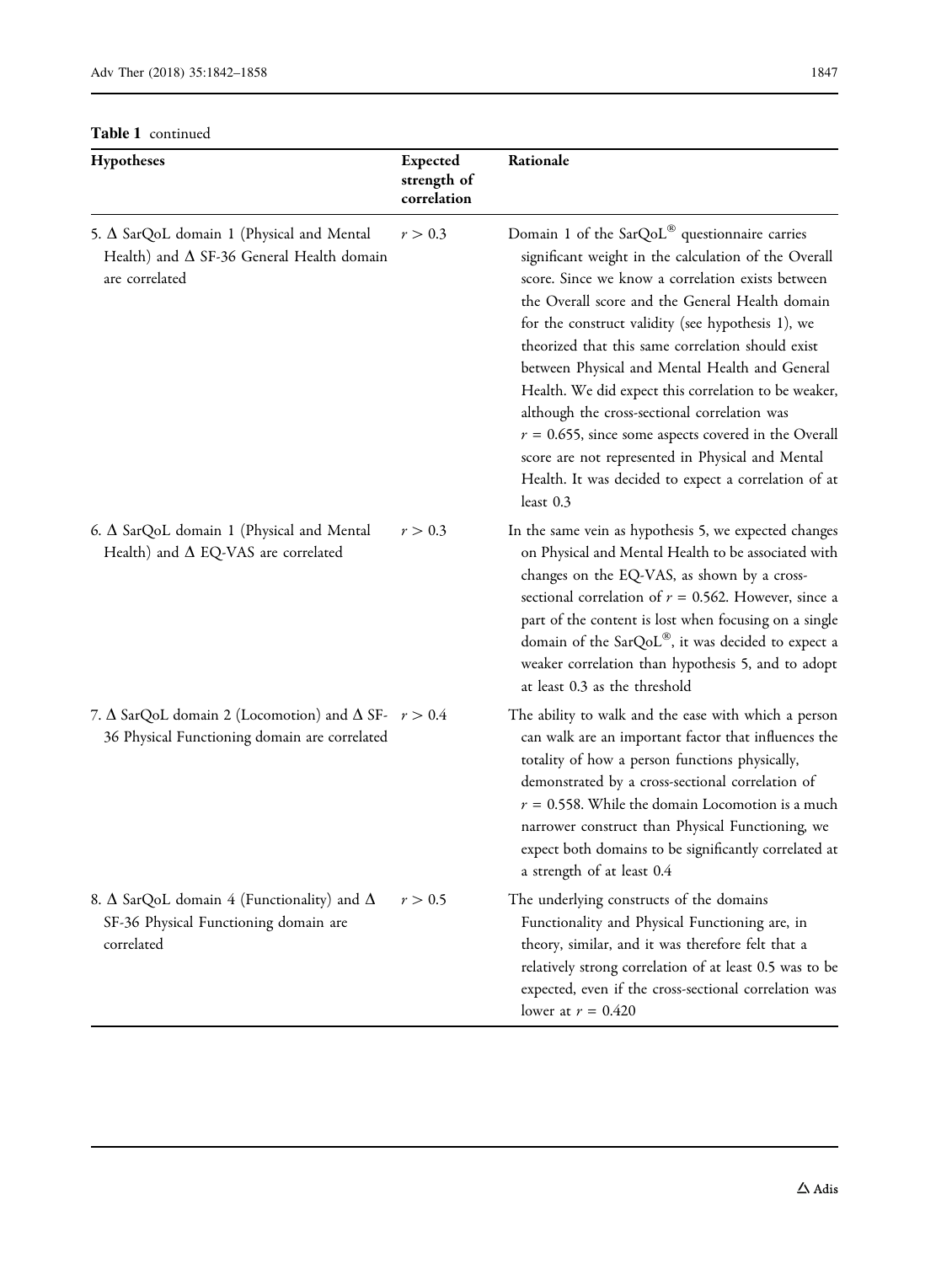| <b>Hypotheses</b>                                                                                                            | <b>Expected</b><br>strength of<br>correlation | Rationale                                                                                                                                                                                                                                                                                                                                                                                                                                                                           |
|------------------------------------------------------------------------------------------------------------------------------|-----------------------------------------------|-------------------------------------------------------------------------------------------------------------------------------------------------------------------------------------------------------------------------------------------------------------------------------------------------------------------------------------------------------------------------------------------------------------------------------------------------------------------------------------|
| 9. $\Delta$ SarQoL domain 5 (Activities of Daily<br>Living) and $\Delta$ SF-36 Physical Functioning<br>domain are correlated | r > 0.5                                       | While these two domains represent different<br>underlying constructs, we theorized that a change in<br>physical functioning would be equally reflected in a<br>change in a person's Activities of Daily Living,<br>because one is a prerequisite for the other. It was felt<br>that we should expect a relatively strong correlation<br>of at least 0.5 since we expected these two domains<br>to be interwoven even if the cross-sectional<br>correlation was lower at $r = 0.460$ |

Table 1 continued

 $\Delta$  = change in;  $r$  = correlation

36 PCS and MCS, EQ-5D Utility Index and EQ-VAS) to represent the HRQoL of the subjects and constructed correlations with usual gait speed, handgrip strength, SPPB score, ALM, ALM/BMI, SMI, TUG test and the chair stand test. The strength of the association was judged as excellent when larger than 0.81, very good when between 0.61 and 0.80, good when between 0.41 and 0.60, acceptable when between 0.21 and 0.40 and insufficient when less than 0.20 [\[32\]](#page-16-0).

### Statistical Analysis

Data were analysed using IBM SPSS Statistics, version 24.0.0.0 for Windows (Armonk, NY: IBM Corp).

The distribution of variables was determined by examining the histogram, the quantile–quantile plot, the Shapiro–Wilk test and the difference between mean and median. Gaussian variables are reported as the mean  $\pm$  standard deviation and non-Gaussian variables as median (P25–P75). Nominal variables are reported as absolute  $(n)$  and relative frequencies  $(\%)$ . The presence of significant differences between T1 and T3 was examined with the paired samples t test for variables with normal distribution, the Wilcoxon matched-pair signed-rank test for non-Gaussian variables and the chi-squared test for nominal variables. Pearson correlations were calculated when both groups/variables had normal distributions. Spearman correlations were calculated when this was not the case.

Change scores were calculated by subtracting the scores from T1 from those obtained at T3. For quality of life, this means that a positive change score indicates an improvement and a negative change score a decline. The calculation of the SRMs, their correction with the technique from Middel and Van Sonderen and the modified jack-knife method used to detect significant differences between SRMs have been described in the preceding paragraphs.

A post hoc power analysis was conducted on the Pearson and Spearman correlations used in the primary outcome with the G\*Power software, version  $3.1.9.2$  [ $33$ ]. This analysis computes the achieved power for a bivariate normal model with an  $\alpha$ -error of 0.05 and a sample size of 42 subjects.

Results were considered significant at  $p < 0.05$ .

# RESULTS

In total, 42 sarcopenic participants from the SarcoPhAge study fulfilled the inclusion criteria, which is a moderate sample size according to the COSMIN checklist [\[34\]](#page-16-0). The subjects had a median age of 73 (69–79) years at T1, and 25 out of 42 (59.5%) were women. The median number of drugs taken by the participants increased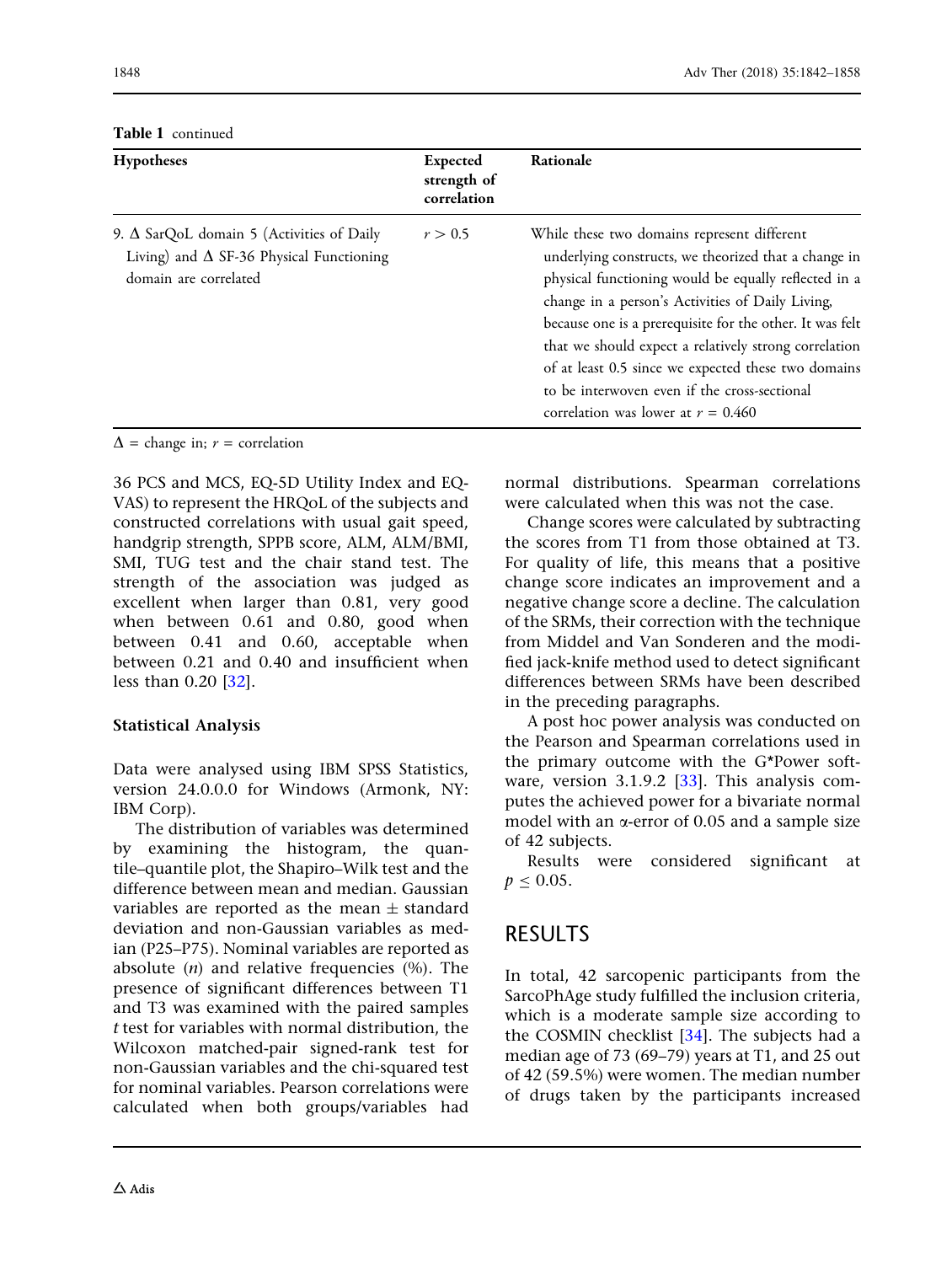significantly ( $p = 0.001$ ) from 6 (5–9) at T1 to 8 (6–10) at T3, as did the proportion of subjects who fell in the year before the study visits, from 8 (19.0%) at T1 to 16 (38.1%) at T3 ( $p = 0.017$ ). The gait speed of the participants diminished significantly from a median of 1.02 (0.80–1.21) m/s at T1 to 0.89 (0.76–1.09) m/s at T3 ( $p = 0.032$ ). In the sample as a whole, a slight but significant reduction in handgrip strength was observed, from a median of 19.75 (18.00–28.00) kg at T1 to 19.00 (16.75–22.50) kg at T3  $(p = 0.010)$ . This change was attributable to the female subjects ( $p = 0.030$ ). No significant changes between T1 and T3 were found for BMI ( $p = 0.393$ ), number of comorbidities ( $p = 0.763$ ), proportion of subjects who experienced a fracture in the year before the study visits ( $p = 0.268$ ), independence in activities of daily living as measured by the Katz scale (0.942), SPPB score  $(p = 0.083)$ , TUG test  $(p = 0.081)$ , ALM/BMI  $(p = 0.197)$  and SMI  $(p = 0.451)$ . The ALM of the whole sample diminished significantly ( $p = 0.035$ ), but this effect was lost when the sample was divided into men ( $p = 0.287$ ) and women ( $p = 0.072$ ).

The three different questionnaires obtained different results for quality of life. The SarQoL<sup>®</sup> questionnaire measured a significant reduction for three domains (Body Composition,  $p = 0.023$ ; Functionality,  $p = 0.002$ ; Activities of Daily Living,  $p < 0.001$ ) and the Overall score, which diminished from a median of 61.15 (51.15–71.76) at T1 to 54.56 (42.31–68.44) at T3  $(p = 0.002)$ . The SF-36 PCS and MCS, the EQ-5D Utility Index and the EQ-VAS, however, did not detect a significant change (respectively,  $p = 0.679$ ,  $p = 0.062$ ,  $p = 0.231$  and  $p = 0.716$ . The complete clinical characteristics and the evolution of quality of life can be found in Table [2](#page-8-0).

### Responsiveness

Of the nine formulated hypotheses, 8 (89%) were confirmed. Hypothesis 9 was rejected when a correlation of  $r = 0.467$  was found, just under the threshold of  $r > 0.5$ . In total, three very good correlations were found, five good correlations and two acceptable correlations.

The results of this evaluation as well as of the power analysis are reported in Table [3](#page-10-0).

According to the criteria by De Boer et al., the  $SarQoL<sup>®</sup>$  questionnaire possesses high responsiveness because fewer than 25% of hypotheses are refuted [[26](#page-16-0)].

#### Standardized Response Means

The magnitude of change observed in the sample was examined by calculating SRMs. The  $SarQoL<sup>®</sup>$  questionnaire had three domains with SRMs below 0.20, indicating that no change was observed, two domains with an SRM between 0.20 and 0.49 (small change) and three domains with an SRM between 0.50 and 0.79 (moderate change). In contrast, only one domain of the SF-36 had a moderate SRM (Physical Functioning;  $SRM = -0.50$ , and six domains reported an SRM indicating small change. A further three domains of the SF-36 had SRMs indicating no change had occurred. For the EQ-5D, small SRMs were observed for two domains, with the remaining five domains having SRMs indicating no change. All obtained SRMs can be found in Table [4](#page-11-0).

The SRM of the SarQoL® Overall score was significantly larger than the SF-36 PCS ( $p = 0.005$ ), the EQ-5D Utility Index ( $p < 0.001$ ) and the EQ-VAS ( $p = 0.003$ ). The SRMs of the  $SarQoL<sup>®</sup>$  Overall score and the SF-36 MCS were not significantly different ( $p = 0.150$ ). The results of this analysis are reported in Table [5.](#page-12-0)

### Correlations Between Physical Parameters and QoL

Good correlations were found between change in the SarQoL<sup>®</sup> Overall score and change in gait speed  $(r = 0.50)$ , SPPB score  $(r = 0.47)$  and the chair stand test  $(r = -0.42)$ . Good correlations were also found between change in ALM/BMI and change on the EQ-VAS  $(r = -0.48)$  as well as between change on the timed up-and-go test and change on the SF-36 PCS  $(r = -0.44)$ . Acceptable correlations were found between change in gait speed and change on the SF-36 PCS  $(r = 0.39)$ , between change on the chair stand test and change on the SF-36 PCS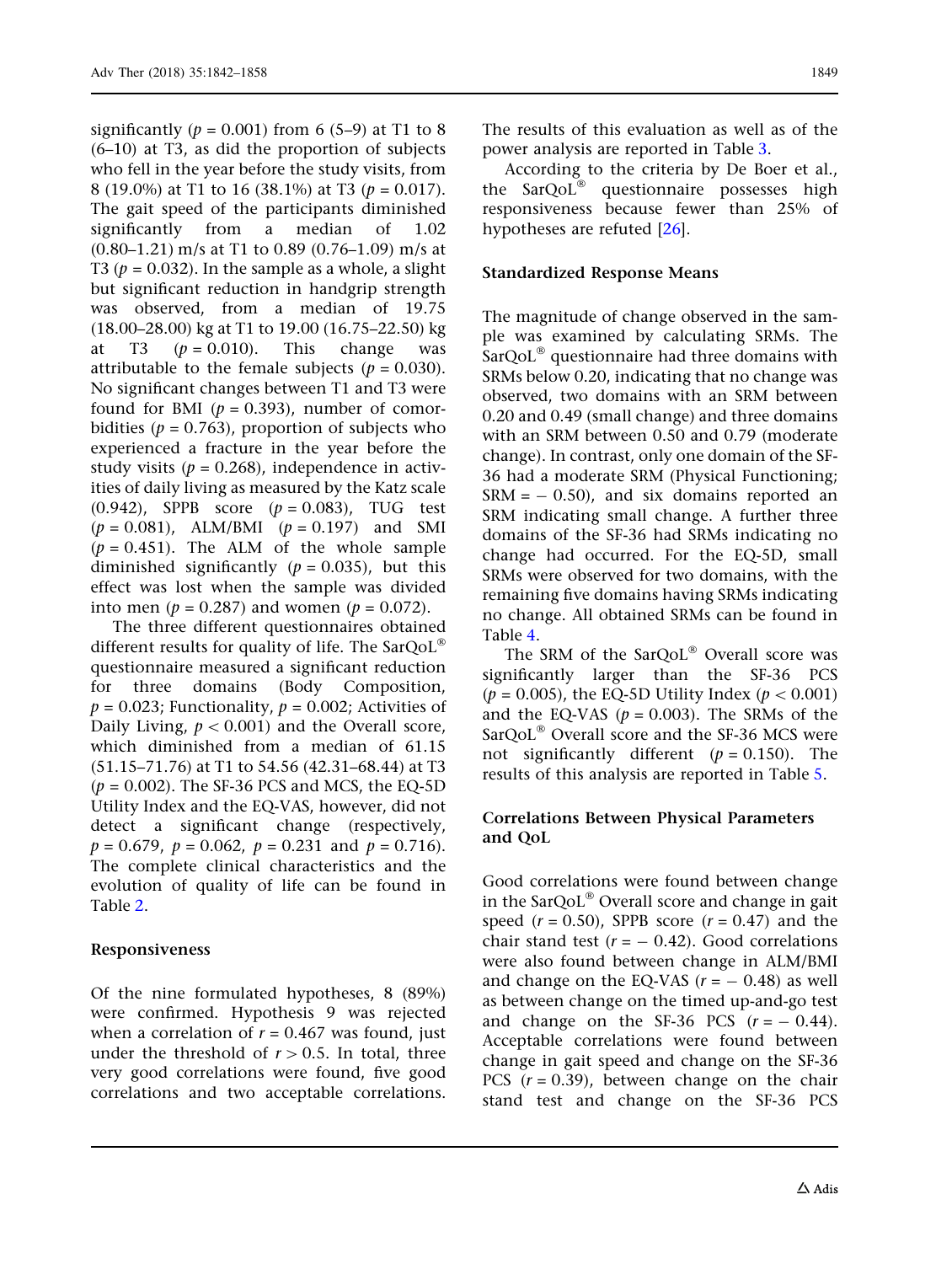|                            | T1                      | T <sub>3</sub>         | Change                     | $P$ value            |
|----------------------------|-------------------------|------------------------|----------------------------|----------------------|
| Age (years)                | 72.90 (68.85-78.81)     | ${\rm NA}$             | NA                         | NA                   |
| Gender                     |                         |                        |                            |                      |
| Male                       | 17 (40.5%)              | NA                     | NA                         | NA                   |
| Female                     | 25 (59.5%)              | ${\rm NA}$             | ${\rm NA}$                 | NA                   |
| BMI $(kg/m2)$              | 23.25 (20.35; 25.68)    | 23.09 (20.06; 25.84)   | $-0.03$ ( $-0.67; 0.58$ )  | $0.393^{\rm a}$      |
| Number of drugs            | $6.00$ $(5.00; 9.00)$   | $8.00$ $(6.00; 10.00)$ | $1.00$ $(0.00; 3.00)$      | 0.001 <sup>a</sup>   |
| Number of comorbidities    | $4.00$ $(3.00; 6.25)$   | $4.00$ $(2.75; 7.00)$  | $0.00$ $(0.00; 0.00)$      | $0.763^{\rm a}$      |
| Fall in last year          |                         |                        |                            |                      |
| Yes                        | $8(19.0\%)$             | $16(38.1\%)$           | NA                         | 0.017 <sup>b</sup>   |
| No                         | 34 (81.0%)              | 26 (61.9%)             | NA                         |                      |
| Fracture in last year      |                         |                        |                            |                      |
| Yes                        | $4(9.5\%)$              | $4(9.5\%)$             | ${\rm NA}$                 | $0.268^{\rm b}$      |
| No                         | 38 (90.5%)              | 38 (90.5%)             | NA                         |                      |
| Katz score                 | $8.00$ $(8.00; 9.00)$   | $8.00$ $(8.00; 9.00)$  | $0.00$ $(0.00; 0.00)$      | $0.942^{\mathrm{a}}$ |
| SPPB score                 | $9.50$ $(8.00; 11.00)$  | $8.00$ (6.75; 11.00)   | $-0.50$ ( $-2.00; 0.25$ )  | $0.083^{a}$          |
| Gait speed (m/s)           | $1.02$ $(0.80; 1.21)$   | $0.89$ $(0.76; 1.09)$  | $-0.10 (-0.26; 0.14)$      | $0.032^{\rm a}$      |
| Chair stand test (s)       | 14.57 (11.97; 18.29)    | 16.07 (11.06; 20.94)   | $1.06$ (- 0.86; 3.34)      | $0.083^{\rm a}$      |
| Timed up-and-go (s)        | $10.67$ (8.66; 13.31)   | $12.23$ (9.15; 16.27)  | $0.88$ (-1.18; 3.14)       | $0.081^{\rm a}$      |
| Hand grip strength (kg)    | 19.75 (18.00; 28.00)    | 19.00 (16.75; 22.50)   | $-1.50$ ( $-5.25$ ; 1.00)  | $0.010^a$            |
| HGS men (kg)               | 28.00 (21.00; 37.00)    | 25.00 (20.50; 31.50)   | $-1.00$ ( $-7.50$ ; 1.00)  | $0.146^{\rm a}$      |
| HGS women (kg)             | 19.00 (14.50; 20.25)    | 18.00 (12.00; 19.25)   | $-2.00 (-4.25; 1.00)$      | $0.030^{\rm a}$      |
| $ALM$ (kg)                 | 14.31 (13.09; 18.73)    | 14.02 (12.94; 18.14)   | $-0.29$ ( $-0.57; 1.16$ )  | $0.035^{\text{a}}$   |
| ALM men                    | 18.92 (17.44; 20.26)    | 19.10 (16.79; 19.97)   | $-0.30 (-0.63; 0.30)$      | $0.287$ <sup>a</sup> |
| ALM women                  | 13.40 (12.47; 14.15)    | 13.21 (12.03; 14.00)   | $-0.29$ ( $-0.48; 0.16$ )  | $0.072^{\circ}$      |
| ALM/BMI                    | $0.69$ $(0.57$ $(0.74)$ | $0.67$ $(0.58 - 0.74)$ | $-$ 0.01 ( $-$ 0.04; 0.02) | $0.197^{\rm a}$      |
| ALM/BMI men                | $0.74$ $(0.70; 0.88)$   | $0.74$ $(0.69; 0.89)$  | $-$ 0.01 ( $-$ 0.03; 0.03) | $0.940^{\rm a}$      |
| ALM/BMI women              | $0.60$ $(0.53; 0.70)$   | $0.60$ $(0.51; 0.67)$  | $-0.02$ ( $-0.04; 0.02$ )  | $0.141$ <sup>a</sup> |
| SMI $(kg/m2)$              | $5.57(5.25 - 6.70)$     | $5.51(5.14-6.60)$      | $-$ 0.02 ( $-$ 0.18; 0.15) | $0.451$ <sup>a</sup> |
| SMI men                    | $6.86(6.37 - 7.16)$     | $6.84$ $(6.26; 7.30)$  | $-$ 0.01 ( $-$ 0.20; 0.17) | $0.454^{\circ}$      |
| SMI women                  | $5.26$ (5.11; 5.52)     | 5.32 (4.94; 5.47)      | $-0.04$ (-0.19; 0.10)      | $0.440^\circ$        |
| SarQoL D1                  |                         |                        |                            |                      |
| Physical and Mental Health | 58.87 (45.53; 69.15)    | 51.09 (41.37; 67.19)   | $-5.00$ ( $-12.51; 4.72$ ) | $0.107^{a}$          |

<span id="page-8-0"></span>Table 2 Clinical characteristics and quality of life scores for sarcopenic sample  $(n = 42)$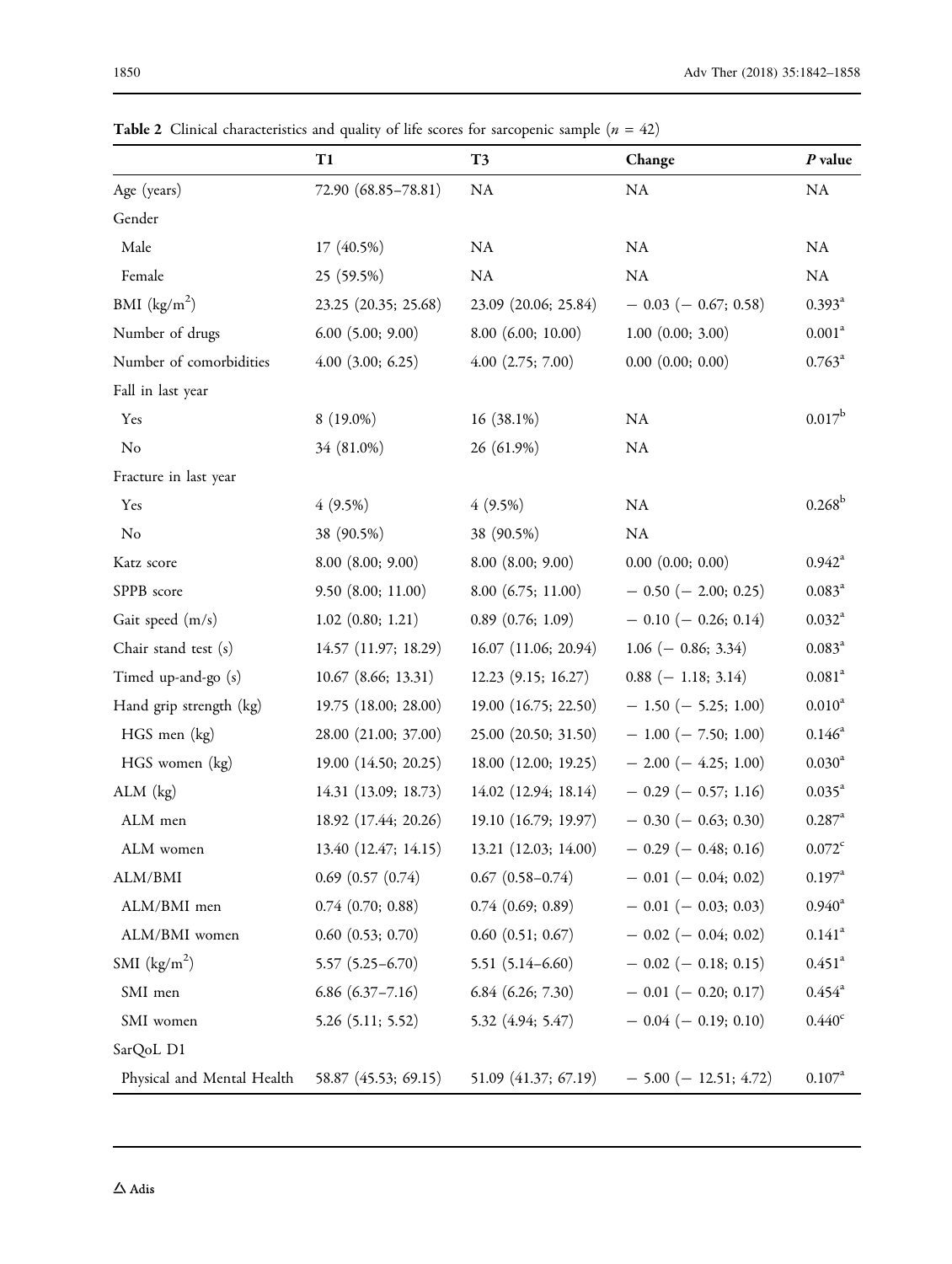Table 2 continued

|                            | T1                     | T3                        | Change                         | P value              |
|----------------------------|------------------------|---------------------------|--------------------------------|----------------------|
| SarQoL D2                  |                        |                           |                                |                      |
| Locomotion                 | 55.56 (46.53; 72.22)   | 55.56 (38.20; 70.14)      | $-2.78$ (-11.81; 5.55)         | $0.331$ <sup>c</sup> |
| SarQoL D3                  |                        |                           |                                |                      |
| <b>Body Composition</b>    | 58.33 (45.83; 67.71)   | 50.00 (41.67; 60.63)      | $-4.16$ (-12.92; 4.17)         | $0.023$ <sup>c</sup> |
| SarQoL D4                  |                        |                           |                                |                      |
| Functionality              | 70.24 (59.49; 82.85)   | 63.46 (47.60; 75.89)      | $-4.55$ ( $-10.70; 1.78$ )     | $0.002^a$            |
| SarQoL D5                  |                        |                           |                                |                      |
| Activities of Daily Living | 61.61 (43.33; 75.00)   | 48.22 (37.29; 65.42)      | $-6.43$ ( $-20.00$ ; $-3.12$ ) | $< 0.001^a$          |
| SarQoL D6                  |                        |                           |                                |                      |
| Leisure activities         | 33.25 (29.09; 49.88)   | 33.25 (16.62; 66.50)      | $0.00$ (-16.62; 16.62)         | $0.645^{\circ}$      |
| SarQoL D7                  |                        |                           |                                |                      |
| Fears                      | 87.50 (75.00; 100.00)  | 87.50 (75.00; 100.00)     | $0.00 (-12.50; 0.00)$          | $0.382^{\rm a}$      |
| SarQoL Overall score       | 61.15 (51.15; 71.76)   | 54.56 (42.31; 68.44)      | $-5.23$ ( $-12.46$ ; 1.61)     | $0.002^a$            |
| SF-36 PCS                  | $42.08$ (31.86; 49.14) | 37.65 (30.47; 48.24)      | $1.40$ (- 5.36; 4.78)          | $0.679^{\rm a}$      |
| SF-36 MCS                  | 44.71 (33.86; 53.31)   | 38.91 (30.55; 50.40)      | $-2.18$ (-10.13; 3.77)         | $0.062^{\rm a}$      |
| EQ-5D Utility Index        | $0.800(0.517 - 0.827)$ | $0.800$ $(0.708 - 0.827)$ | $0.00 (-0.193; 0.1557)$        | $0.231$ <sup>a</sup> |
| EQ-VAS                     | 70.00 (60.00-75.00)    | 70.00 (60.00-75.00)       | $0.00 (-7.50; 5.00)$           | $0.716^a$            |

 $NA$  not applicable, *PCS* Physical Component Summary, *MCS* Mental Component Summary a Wilcoxon matched-pair signed-rank test b Chi-squared test c Paired samples t test

 $(r = -0.37)$  and the SF-36 MCS  $(r = -0.36)$ . No other correlations were statistically significant. The full analysis can be found in Table [6](#page-13-0).

### DISCUSSION

The aim of this study was to evaluate the responsiveness of the SarQoL $^{\circ}$  questionnaire in a population of older, community-dwelling, sarcopenic subjects by formulating hypotheses on the correlations between change scores, and by calculating the standardized response means. Additionally, we examined the correlations between changes in physical parameters and the evolution of the quality-of-life scores.

The results from the hypotheses reveal that the  $SarQoL^{\circledast}$  questionnaire has high

responsiveness according to the criteria of De Boer et al., with only one hypothesis out of nine (11%) refuted [[26](#page-16-0)]. The most notable results are the strong correlations found for the Overall score and domain 4 (Functionality) of the Sar- $QoL<sup>®</sup>$  questionnaire, and the Physical Functioning domain of the SF-36. These correlations, respectively  $r = 0.669$  and  $r = 0.680$ , were larger than the expected correlation of  $r = 0.5$  but make sense in light of the similarity of their content and the relatively important weight of domain 4 in the calculation of the Overall score of the SarQoL $^{\circledR}$  questionnaire.

The SRMs show that the change measured by the Overall score of the  $SarQoL^{\circledast}$  questionnaire was significantly larger than that measured by the SF-36 PCS, the EQ-5D utility index and the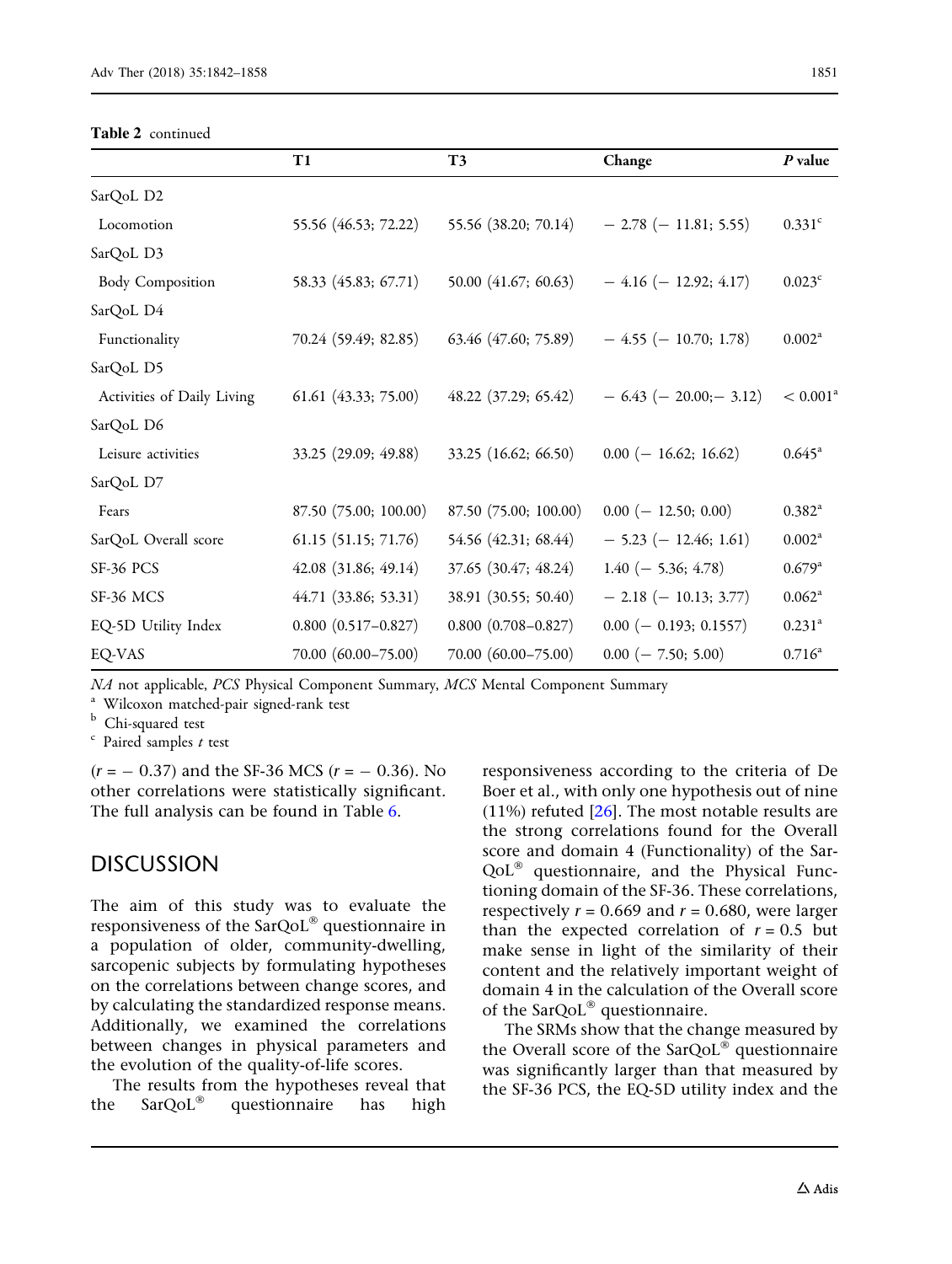| Hypothesis                                                                                                                          | <b>Expected</b><br>strength of | Observed<br>correlation |           | Confirmation/<br>rejection | Power<br>$(1 - \beta)$ |
|-------------------------------------------------------------------------------------------------------------------------------------|--------------------------------|-------------------------|-----------|----------------------------|------------------------|
|                                                                                                                                     | correlation                    | r                       | $p$ value |                            |                        |
| 1. $\Delta$ SarQoL Overall score and $\Delta$ SF-36 General Health $r > 0.4$<br>domain are correlated                               |                                | $0.442^{\rm a}$         | 0.005     | Confirmed                  | 0.851                  |
| 2. $\Delta$ SarQoL Overall score and $\Delta$ SF-36 Vitality domain $r > 0.3$<br>are correlated                                     |                                | $0.454^b$               | 0.004     | Confirmed                  | 0.872                  |
| 3. $\Delta$ SarQoL Overall score and $\Delta$ SF-36 Physical<br>Functioning domain are correlated                                   | r > 0.5                        | $0.669^{\rm a}$         | < 0.001   | Confirmed                  | 0.999                  |
| 4. $\Delta$ SarQoL Overall score and $\Delta$ EQ-VAS are<br>correlated                                                              | r > 0.4                        | $0.404^a$               | 0.009     | Confirmed                  | 0.773                  |
| 5. $\Delta$ SarQoL domain 1 (Physical & Mental Health) and $r > 0.3$<br>$\Delta$ SF-36 General Health domain are correlated         |                                | $0.610^a$               | < 0.001   | Confirmed                  | 0.994                  |
| 6. $\Delta$ SarQoL domain 1 (Physical & Mental Health) and $r > 0.3$<br>$\Delta$ EQ-VAS are correlated                              |                                | $0.312^a$               | 0.047     | Confirmed                  | 0.531                  |
| 7. $\Delta$ SarQoL domain 2 (Locomotion) and $\Delta$ SF-36<br>Physical Functioning domain are correlated                           | r > 0.4                        | $0.412^a$               | 0.010     | Confirmed                  | 0.791                  |
| 8. $\Delta$ SarQoL domain 4 (Functionality) and $\Delta$ SF-36<br>Physical Functioning domain are correlated                        | r > 0.5                        | $0.680^{\rm a}$         | < 0.001   | Confirmed                  | 0.999                  |
| 9. $\Delta$ SarQoL domain 5 (Activities of Daily Living) and $r > 0.5$<br>$\Delta$ SF-36 Physical Functioning domain are correlated |                                | $0.467^{\rm a}$         | 0.003     | Rejected                   | 0.893                  |

<span id="page-10-0"></span>Table 3 Evaluation of responsiveness with hypotheses

 $\Delta$  = change in;  $r$  = correlation <br><sup>a</sup> Spearman correlation

**b** Pearson correlation

EQ-VAS, but not the SF-36 MCS. The absence of a significant difference between the SRM of the Overall score and the SF-36 MCS indicates a very large 95% confidence interval of the latter. The SRM obtained for the  $SarQoL^{\circledast}$  Overall score is in accordance with the change in physical parameters of the subjects. Participants lost approximately 10% of their original gait speed (from a median of  $1.02 \text{ m/s}$  to  $0.89 \text{ m/s}$ ), and the female participants lost a median of 2 kg of grip strength in the 2-year interval. It is also interesting to note that the number of falls experienced in the year preceding the administration of the test doubled from 8 (19.0%) to 16 (38.1%). The SarQoL<sup>®</sup> Overall score more accurately reflects these changes, more so than the SF-36 and the EQ-5D.

The  $SarOoL<sup>®</sup>$  questionnaire measured an SRM indicating moderate change for domain 4 (Functionality) and domain 5 (Activities of Daily Living), highlighting that the effects of diminished muscle strength and physical performance manifest themselves most in all the physical tasks performed on a regular basis. SRMs indicating small change were reported for domain 1 (Physical and Mental Health) and domain 3 (Body Composition). The smaller SRM for domain 1 may result from the way the questions are formulated, with many more abstract concepts (energy, physical capacity, muscle mass, etc.) instead of the very relatable examples from domains 4 and 5 (climbing a flight of stairs, opening a bottle or jar, etc.). Subjects may have more difficulty finding the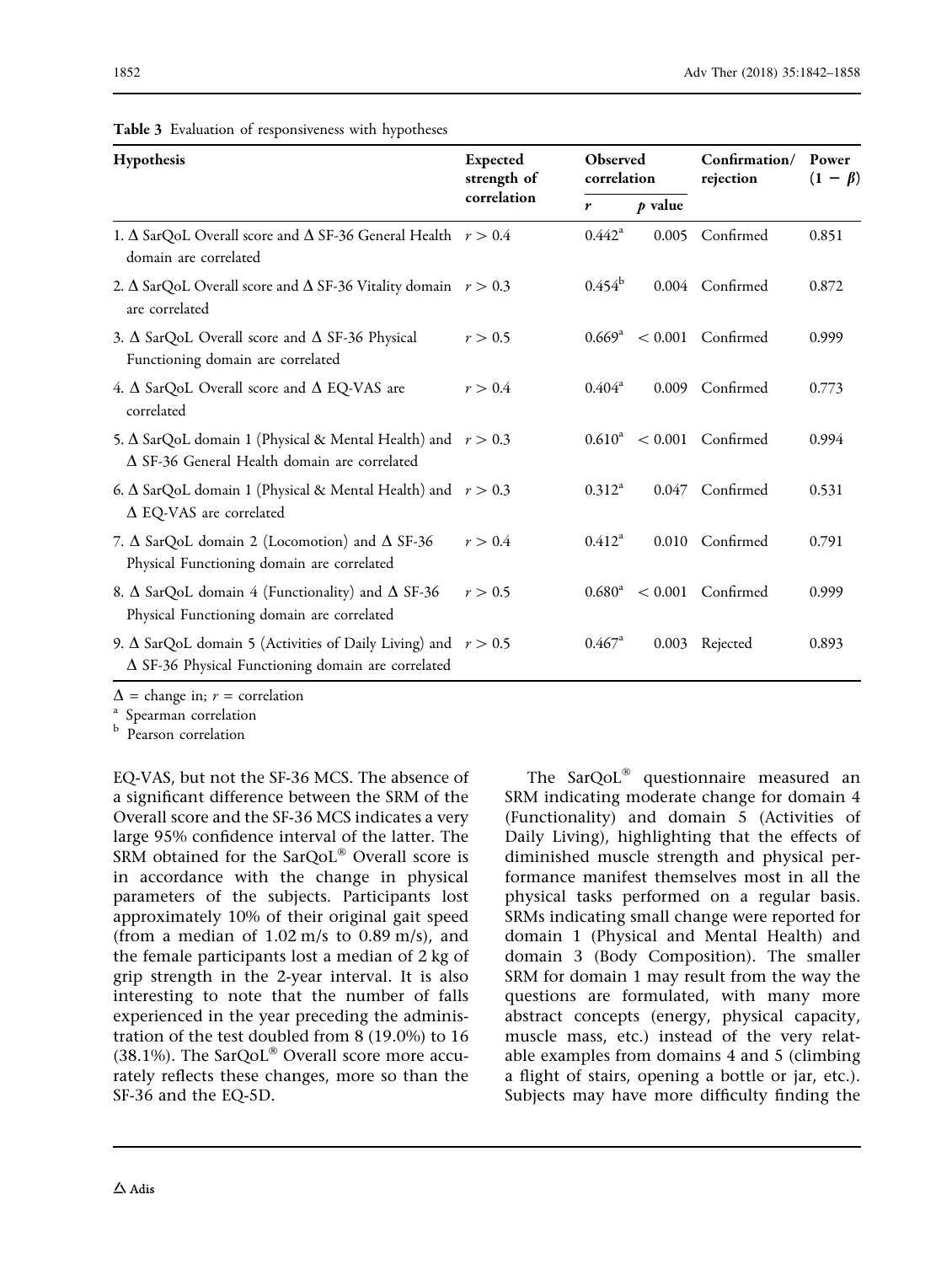<span id="page-11-0"></span>Table 4 Standardized response means

| <b>Domains</b>                                                | <b>SRM</b> | <b>Corrected SRM</b> | Interpretation <sup>a</sup> |
|---------------------------------------------------------------|------------|----------------------|-----------------------------|
| 1. A SarQoL D1 Physical and Mental Health                     | $-0.31$    | $-0.34$              | Small change                |
| 2. $\Delta$ SarQoL D2 Locomotion                              | $-0.15$    | $-0.19$              | No change                   |
| 3. $\Delta$ SarQoL D3 Body Composition                        | $-0.37$    | $-0.47$              | Small change                |
| 4. A SarQoL D4 Functionality                                  | $-0.50$    | $-0.62$              | Moderate change             |
| 5. $\Delta$ SarQoL D5 Activities of Daily Living              | $-0.57$    | $-0.56$              | Moderate change             |
| 6. $\Delta$ SarQoL D6 Leisure activities                      | 0.04       | $-0.04$              | No change                   |
| 7. $\Delta$ SarQoL D7 Fears                                   | $-0.01$    | $-0.01$              | No change                   |
| 8. $\Delta$ SarQoL Overall score                              | $-0.54$    | $-0.72$              | Moderate change             |
| 9. $\Delta$ SF-36 Physical Functioning                        | $-0.44$    | $-0.50$              | Moderate change             |
| 10. $\Delta$ SF-36 Social Functioning                         | $-0.41$    | $-0.48$              | Small change                |
| 11. $\Delta$ SF-36 Role Limitations due to Physical Health    | 0.02       | $-0.02$              | No change                   |
| 12. $\Delta$ SF-36 Role Limitations due to Emotional Problems | $-0.28$    | $-0.26$              | Small change                |
| 13. $\Delta$ SF-36 Mental Health                              | $-0.27$    | $-0.35$              | Small change                |
| 14. $\Delta$ SF-36 Vitality                                   | $-0.03$    | $-0.03$              | No change                   |
| 15. $\Delta$ SF-36 Bodily Pain                                | $-0.17$    | $-0.15$              | No change                   |
| 16. $\Delta$ SF-36 General Health                             | $-0.23$    | $-0.28$              | Small change                |
| 17. $\Delta$ SF-36 Physical Component Summary                 | $-0.18$    | $-0.20$              | Small change                |
| 18. $\Delta$ SF-36 Mental Component Summary                   | $-0.29$    | $-0.34$              | Small change                |
| 19. $\Delta$ EQ-5D Mobility                                   | 0.10       | $-0.08$              | No change                   |
| 20. ∆ EQ-5D Autonomy                                          | $-0.36$    | $NA^b$               | Small change                |
| 21. $\Delta$ EQ-5D Usual activities                           | 0.20       | $-0.33$              | Small change                |
| 22. A EQ-5D Pain                                              | $-0.07$    | $-0.06$              | No change                   |
| 23. $\Delta$ EQ-5D Anxiety                                    | $-0.19$    | $-0.17$              | No change                   |
| 24. $\Delta$ EQ-5D Utility Index                              | 0.19       | 0.18                 | No change                   |
| 25. $\triangle$ EQ-VAS                                        | $-0.11$    | $-0.09$              | No change                   |

<sup>a</sup> Interpretation of corrected SRMs:  $0.20 \leq$  SRM  $\lt 0.49$  = small change;  $0.50 \leq$  SRM  $\lt 0.79$  = moderate change;  $SRM \geq 0.80$  = large change

 $b$  Correction for SRM of EQ-5D Autonomy cannot be computed because  $\Delta$  EQ-5D Autonomy at T3 is constant (all subjects responded with the same answer)

right answers for them because these changes are much less perceptible in absolute terms. The SRM for domain 3 (Body Composition) covers an area where drastic change is not necessarily expected given that the median age in the sample is 73 years old and that many of the agerelated changes to the way one looks have already manifested themselves. Finally, three domains reported SRMs that indicate no change has occurred. Domain 6 (Leisure Activities) and domain 7 (Fears) are represented by, respectively, two and four items in the questionnaire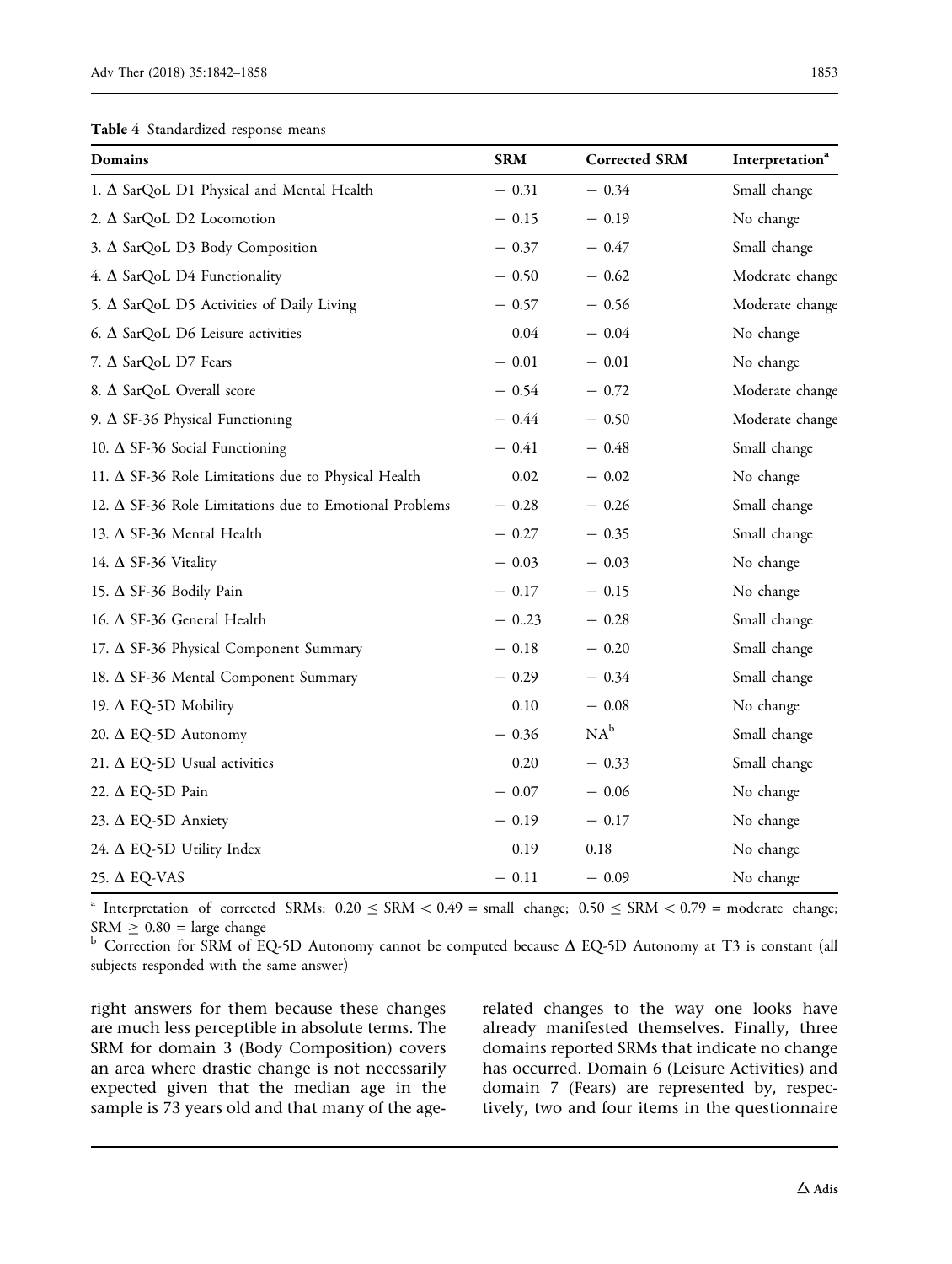| <b>Hypothesis</b>                                                                       | Intercept $p$ value | Interpretation Larger | <b>SRM</b> |
|-----------------------------------------------------------------------------------------|---------------------|-----------------------|------------|
| The SRMs of SarQoL Overall score and SF-36 PCS score are<br>significantly different     | $-0.326$            | 0.005 Different       | SarQoL     |
| The SRMs of SarQoL Overall score and SF-36 MCS score are<br>significantly different     | $-0.236$            | 0.150 Not different   | None       |
| The SRMs of SarQoL Overall score and EQ-5D Utility Index are<br>significantly different | $-0.724$            | $< 0.001$ Different   | SarQoL     |
| The SRMs of SarQoL Overall score and EQ-VAS are significantly<br>different              | $-0.443$            | 0.003 Not different   | SarQoL     |

<span id="page-12-0"></span>Table 5 Exploration of significant differences between SRMs

Calculation of  $p$  values carried out with modified jack-knife method  $[30]$ 

and may be much less sensitive than domains with more items. For domain 2 (Locomotion), this reasoning does not apply. This domain asks pointed questions connected to walking (length, frequency, difficulties, tiredness, etc.), and given that the usual gait speed has significantly diminished, one would expect to see an effect in this domain. However, the questions in this domain may be affected by the phenomenon of response shift, whereby the internal standards of measurement of the subject are recalibrated.

The SF-36 reported moderate change for the domain Physical Functioning, and small change for the domains Social Functioning, Role limitations due to emotional problems, Mental Health, and General Health, and reported no change for the other domains. These results are in line with our hypothesis that the SarQoL<sup>®</sup> questionnaire, being specific to sarcopenia, should detect a greater change than generic questionnaires such as the SF-36. The EQ-5D reported a small change for the domains Autonomy and Usual Activities and no change for all other scores. This should not be surprising given the distance between the response options for the EQ-5D, which means a significant change needs to occur in real life for it to be registered in the change scores.

Lastly, the correlations between changes in physical parameters and the changes on the different overall/composite scores revealed three good correlations for the  $SarQoL^{\circledast}$  Overall score, one good and two acceptable correlations for the SF-36 PCS, one acceptable correlation for the SF-36 MCS, no correlations for the EQ-5D Utility Score and one good correlation for the EQ-VAS. In general, the SarQoL® Overall score correlates well with physical performance, with good correlations for change in gait speed, SPPB and CST. However, these results should be interpreted with caution given the multidimensional nature of sarcopenia, which is unlikely to be covered in a single test.

This study has several strengths. The methodology we adopted supplied us with evidence from different sources and allowed us to show both the quality and quantity of responsiveness. We were able to draw upon the data collected within the SarcoPhAge study, which allowed us to have a moderate sample size  $(n = 42)$  despite the relatively low prevalence of sarcopenia. Furthermore, the SarcoPhAge study collected muscle mass data with DXA, which is, in practice, the most reliable method, and collected data on a number of tests for physical performance, which allowed us to compare the changes on several physical parameters [\[35\]](#page-16-0).

There are, however, several limitations in this study. The SarcoPhAge study was not specifically designed to allow the evaluation of the responsiveness of the SarQoL $^{\circledR}$  questionnaire, lacking both a known intervention and a transition question. A second limitation is that the primary methodology used in this study, the testing of hypotheses, has only been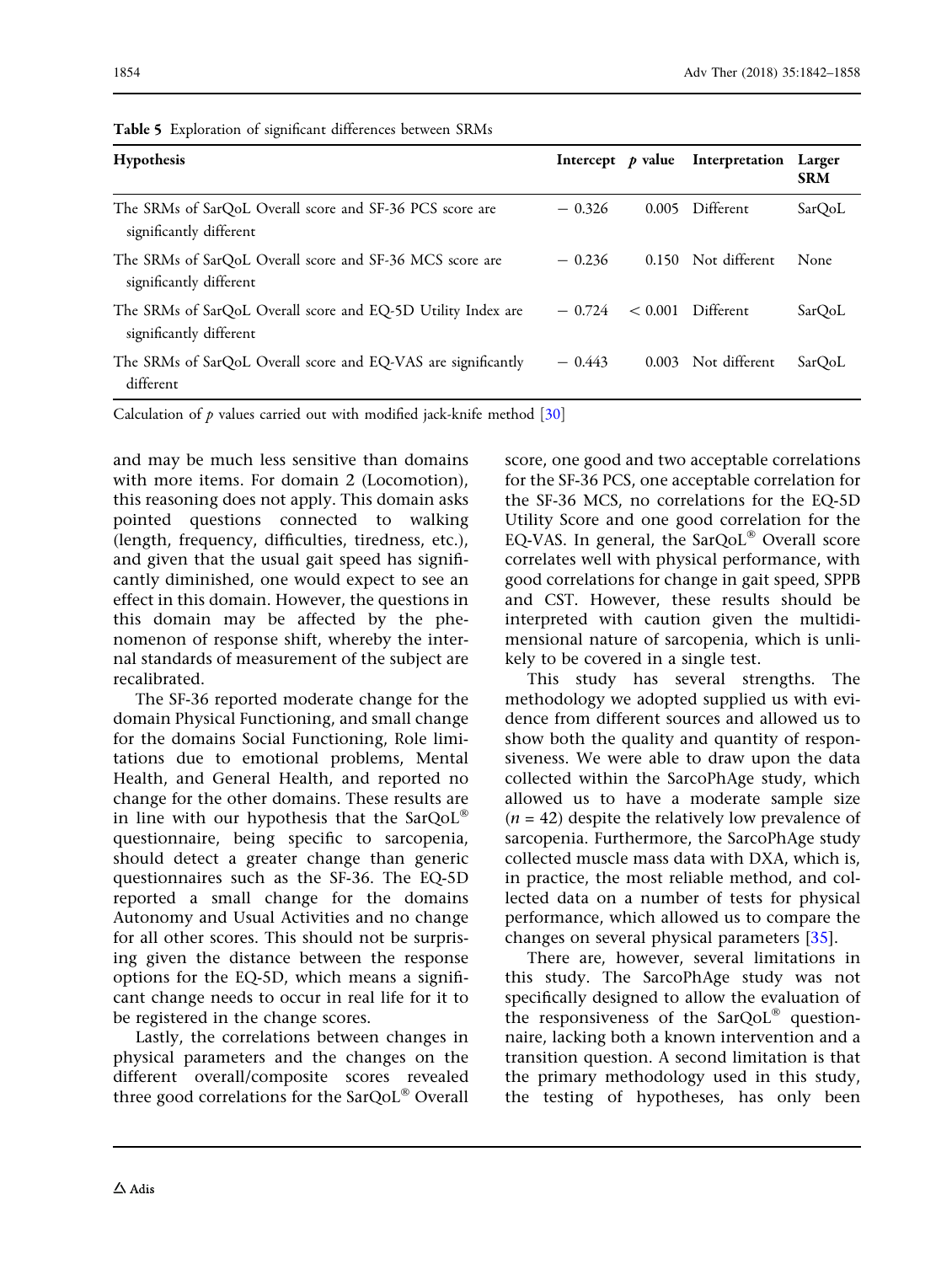<span id="page-13-0"></span>Table 6 Correlations between changes in physical parameters and evolution of quality of life

| Domains                                                           | r          | $p$ value | Interpretation |
|-------------------------------------------------------------------|------------|-----------|----------------|
| 1. $\Delta$ Gait speed and $\Delta$ SarQoL Overall                | 0.50       | 0.001     | Good           |
| 2. $\Delta$ Gait speed and $\Delta$ SF-36 PCS                     | 0.39       | 0.017     | Acceptable     |
| 3. $\Delta$ Gait speed and $\Delta$ SF-36 MCS                     | 0.02       | 0.926     | <b>NS</b>      |
| 4. $\Delta$ Gait speed and $\Delta$ EQ-5D Utility Index           | $-0.09$    | 0.560     | <b>NS</b>      |
| 5. $\Delta$ Gait speed and $\Delta$ EQ-VAS                        | 0.16       | 0.324     | <b>NS</b>      |
| 6. $\Delta$ Grip strength and $\Delta$ SarQoL Overall             | 0.08       | 0.592     | NS             |
| 7. $\Delta$ Grip strength and $\Delta$ SF-36 PCS                  | 0.27       | 0.104     | <b>NS</b>      |
| 8. $\Delta$ Grip strength and $\Delta$ SF-36 MCS                  | $-0.14$    | 0.393     | NS             |
| 9. $\Delta$ Grip strength and $\Delta$ EQ-5D Utility Index        | 0.22       | 0.165     | <b>NS</b>      |
| 10. $\Delta$ Grip strength and $\Delta$ EQ-VAS                    | 0.08       | 0.626     | <b>NS</b>      |
| 11. $\Delta$ SPPB and $\Delta$ SarQoL Overall                     | 0.47       | 0.002     | Good           |
| 12. $\Delta$ SPPB and $\Delta$ SF-36 PCS                          | 0.30       | 0.068     | NS             |
| 13. $\Delta$ SPPB and $\Delta$ SF-36 MCS                          | 0.25       | 0.131     | <b>NS</b>      |
| 14. $\Delta$ SPPB and $\Delta$ EQ-5D Utility Index                | 0.12       | 0.450     | NS             |
| 15. $\Delta$ SPPB and $\Delta$ EQ-VAS                             | 0.12       | 0.450     | <b>NS</b>      |
| 16. $\Delta$ ALM and $\Delta$ SarQoL Overall                      | 0.15       | 0.355     | <b>NS</b>      |
| 17. $\Delta$ ALM and $\Delta$ SF-36 PCS                           | 0.04       | 0.829     | <b>NS</b>      |
| 18. $\Delta$ ALM and $\Delta$ SF-36 MCS                           | 0.19       | 0.264     | <b>NS</b>      |
| 19. $\Delta$ ALM and $\Delta$ EQ-5D Utility Index                 | 0.03       | 0.832     | <b>NS</b>      |
| 20. $\Delta$ ALM and $\Delta$ EQ-VAS                              | $<-0.01$   | 0.986     | <b>NS</b>      |
| 21. Δ ALM/BMI and Δ SarQoL Overall                                | $-0.02$    | 0.901     | <b>NS</b>      |
| 22. $\Delta$ ALM/BMI and $\Delta$ SF-36 PCS                       | $-0.14$    | 0.807     | <b>NS</b>      |
| 23. $\Delta$ ALM/BMI and $\Delta$ SF-36 MCS                       | $-0.11$    | 0.537     | <b>NS</b>      |
| 24. $\Delta$ ALM/BMI and $\Delta$ EQ-5D Utility Index             | $-0.06$    | 0.726     | <b>NS</b>      |
| 25. $\Delta$ ALM/BMI and $\Delta$ EQ-VAS                          | $-0.48$    | 0.002     | Good           |
| 26. $\Delta$ ALM/Ht <sup>2</sup> and $\Delta$ SarQoL Overall      | $0.11\,$   | 0.477     | $_{\rm NS}$    |
| 27. $\Delta$ ALM/Ht $^2$ and $\Delta$ SF-36 PCS                   | 0.10       | 0.570     | <b>NS</b>      |
| 28. $\Delta$ ALM/Ht <sup>2</sup> and $\Delta$ SF-36 MCS           | 0.22       | 0.192     | <b>NS</b>      |
| 29. $\Delta$ ALM/Ht <sup>2</sup> and $\Delta$ EQ-5D Utility Index | 0.01       | 0.964     | <b>NS</b>      |
| 30. $\Delta$ ALM/Ht <sup>2</sup> and $\Delta$ EQ-VAS              | $< 0.01\,$ | 0.989     | <b>NS</b>      |
| 31. $\Delta$ TUG and $\Delta$ SarQoL Overall                      | $-0.17$    | 0.279     | <b>NS</b>      |
| 32. $\Delta$ TUG and $\Delta$ SF-36 PCS                           | $-0.44$    | 0.007     | Good           |
| 33. $\Delta$ TUG and $\Delta$ SF-36 MCS                           | $-0.23$    | 0.174     | $_{\rm NS}$    |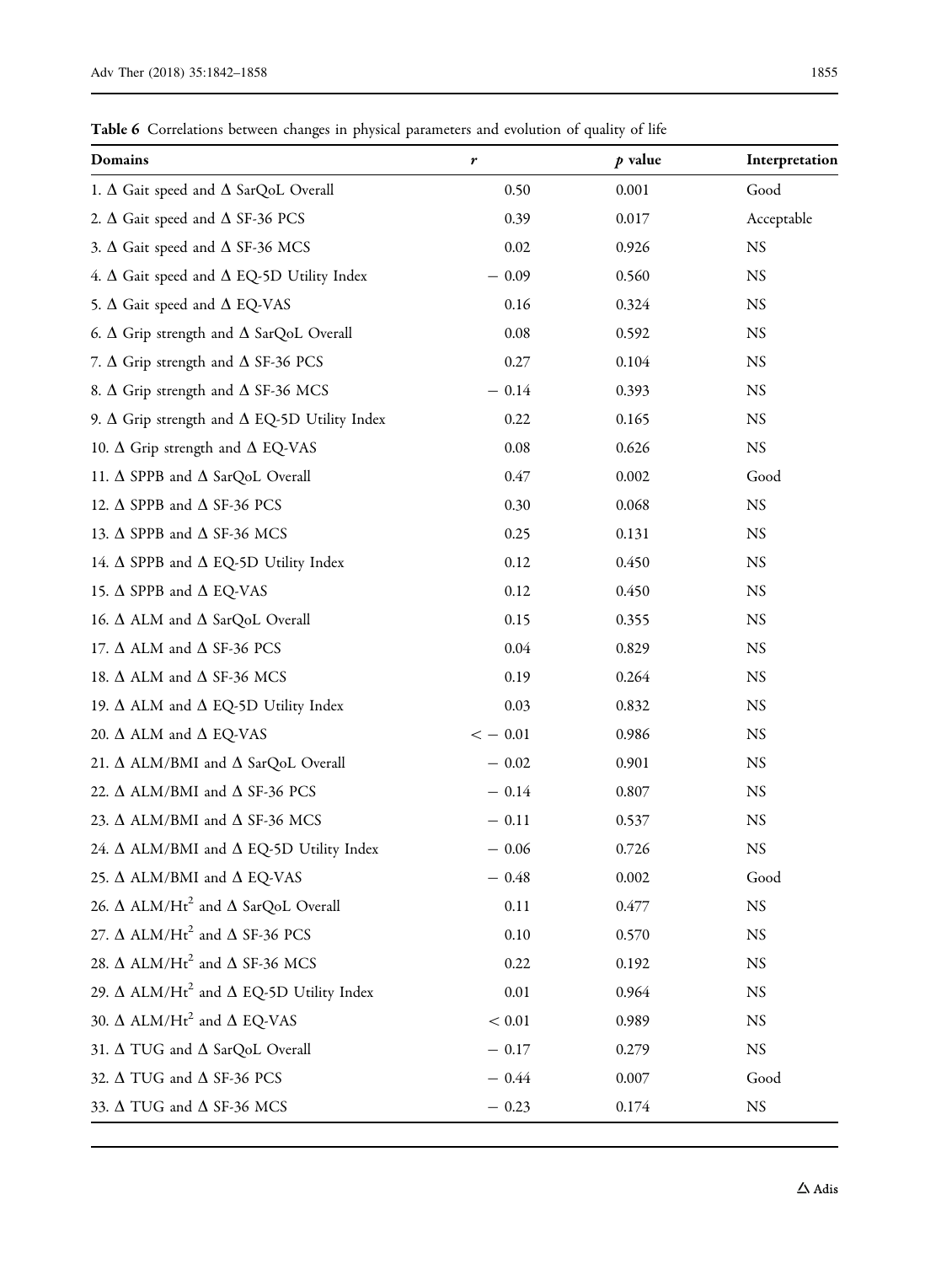| <b>Domains</b>                                    | r       | $p$ value | Interpretation |
|---------------------------------------------------|---------|-----------|----------------|
| 34. $\Delta$ TUG and $\Delta$ EQ-5D Utility Index | $-0.02$ | 0.923     | NS.            |
| 35. $\Delta$ TUG and $\Delta$ EQ-VAS              | $-0.02$ | 0.882     | NS.            |
| 36. $\Delta$ CST and $\Delta$ SarQoL Overall      | $-0.42$ | 0.013     | Good           |
| 37. $\triangle$ CST and $\triangle$ SF-36 PCS     | $-0.37$ | 0.032     | Acceptable     |
| 38. $\triangle$ CST and $\triangle$ SF-36 MCS     | $-0.36$ | 0.040     | Acceptable     |
| 39. $\Delta$ CST and $\Delta$ EQ-5D Utility Index | $-0.13$ | 0.470     | <b>NS</b>      |
| 40. $\Delta$ CST and $\Delta$ EQ-VAS              | $-0.11$ | 0.546     | NS.            |

Table 6 continued

 $\Delta$  = change in;  $r$  = correlation

NS not significant, SPPB Short Physical Performance Battery, ALM appendicular lean mass, ALM/BMI ALM divided by body mass index,  $ALM/Ht^2$  ALM divided by height squared, TUG timed up-and-go test, CST chair stand test

introduced a few years ago and that several questions about this process have not yet found a consensus, such as how many hypotheses should be tested, what percentage should be confirmed for good responsiveness and how to set the strength of the expected correlations. We have tried to address these issues by using pre-defined, specific and challenging hypotheses but recognize that this methodology should be considered an ongoing process and hope that other studies can re-evaluate our hypotheses and add their own. Lastly, the SF-36 PCS and MCS scores were used in the evaluation of the SRMs but not in the hypotheses. We acknowledge that the PCS and MCS would have made good targets for the formulation of hypotheses, but unfortunately, the choice to calculate these scores was made after the hypotheses were formulated and after the statistical manipulations had started. It was therefore impossible for us to include the PCS and MCS scores in the hypotheses. It is our hope that future responsiveness studies will include the PCS and MCS in their hypotheses.

# CONCLUSIONS

This study contributed data on the last major psychometric property of the  $SarQoL^{\circledast}$  questionnaire not yet studied. The questionnaire has good responsiveness, measured both in an evaluation with hypotheses (8/9 confirmed) and by the strength of its standardized response means. The  $SarQoL^{\circledast}$  questionnaire appears to be the optimal tool for the assessment of quality of life in sarcopenic populations. Its use in clinical trials assessing biochemical entities for the management of sarcopenia should be recommended, as patient-related outcomes are encouraged to be included as co-primary endpoints in such studies [[36\]](#page-16-0).

# ACKNOWLEDGEMENTS

We thank the participants of the SarcoPhAge study, whose continued participation made this article possible.

Funding. No funding or sponsorship was received for this study.

Authorship. All named authors meet the International Committee of Medical Journal Editors (ICMJE) criteria for authorship for this article, take responsibility for the integrity of the work as a whole, and have given their approval for this version to be published.

Authorship Contributions. AG, CB, OB and JYR developed the study design. CB and ML collected the data. AG was responsible for data analysis and drafted the article. All authors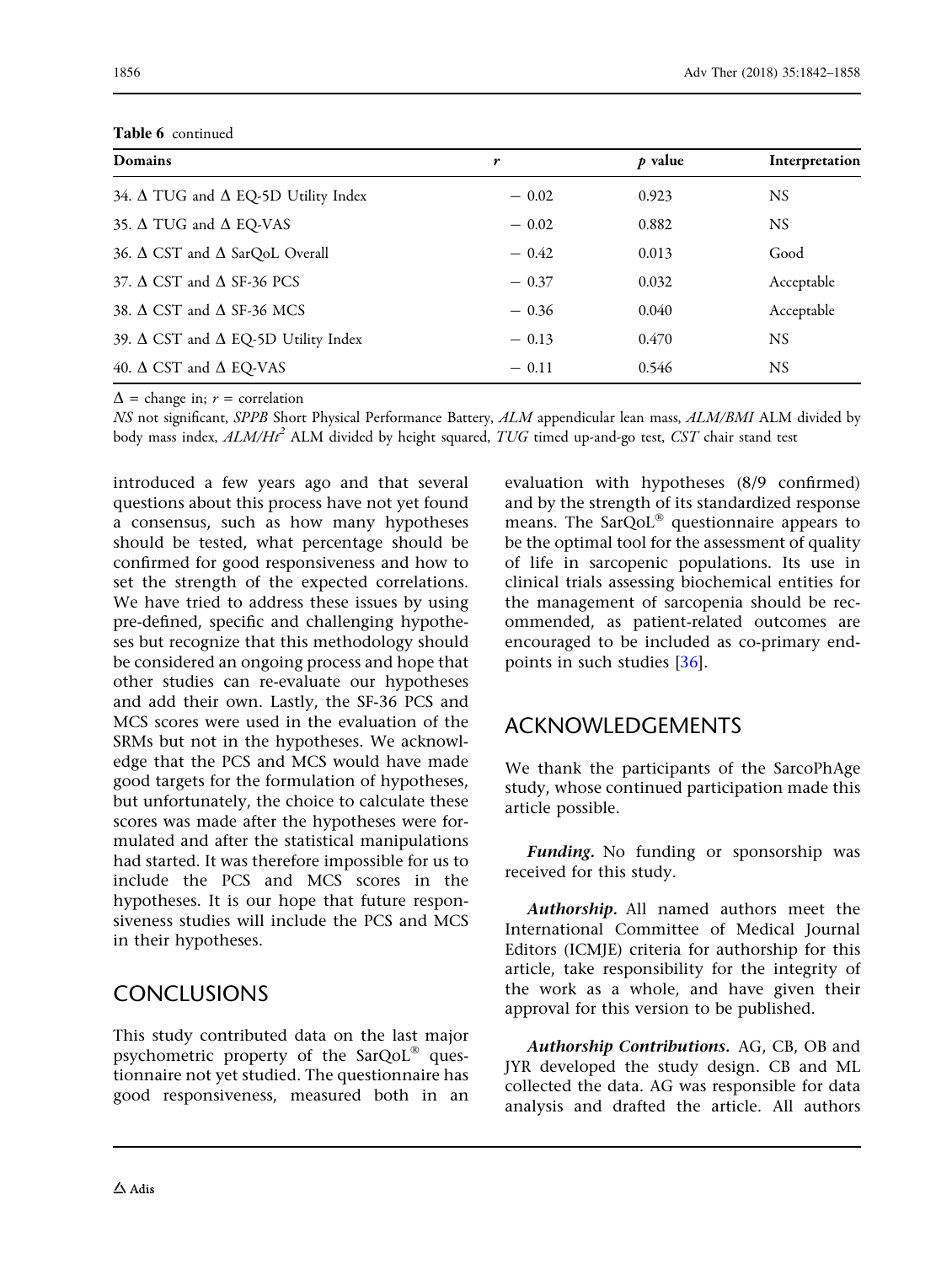<span id="page-15-0"></span>provided revision of the draft article, and read and approved the final manuscript.

**Prior Presentation.** The data in this article have been presented as a poster at the ICFSR 2018 congress (Miami, USA) and the WCO-IOF-ESCEO 2018 congress (Krakow, Poland).

Disclosures. OB, CB and J-YR are shareholders of  $SarQoL^{\circledast}$  sprl. J-YR is the president of the European Society for Clinical and Economic Aspects of Osteoporosis, Osteoarthritis and Musculoskeletal Diseases (ESCEO), which has endorsed the SarQoL® questionnaire. AG and ML declare they have no conflicts of interest.

Compliance with Ethics Guidelines. Participants in the SarcoPhAge study all provided written informed consent. The research protocol and its amendments were approved by the Ethics Committee of the University Teaching Hospital of Liège (no. 2012-277).

Data Availability. The dataset used for this study is available from the corresponding author on reasonable request.

Open Access. This article is distributed under the terms of the Creative Commons Attribution-NonCommercial 4.0 International License (http://creativecommons.org/licenses/ by-nc/4.0/), which permits any noncommercial use, distribution, and reproduction in any medium, provided you give appropriate credit to the original author(s) and the source, provide a link to the Creative Commons license, and indicate if changes were made.

# **REFERENCES**

- 1. Cruz-Jentoft AJ, Baeyens JP, Bauer JM, et al. Sarcopenia: European consensus on definition and diagnosis. Age Ageing. 2010;39:412–23.
- 2. Cao L, Morley JE. Sarcopenia is recognized as an independent condition by an International Classification of Disease, tenth revision, clinical modification (ICD-10-CM) code. J Am Med Dir Assoc. 2016;17:675–7.
- 3. Beaudart C, Zaaria M, Pasleau F, Reginster J-Y, Bruyère O. Health outcomes of sarcopenia: a systematic review and meta-analysis. PLoS One. 2017;12:e0169548.
- 4. Chang K-V, Hsu T-H, Wu W-T, Huang K-C, Han D-S. Is sarcopenia associated with depression? A systematic review and meta-analysis of observational studies. Age Ageing. 2017;46:738–46.
- 5. Beaudart C, Reginster J-Y, Geerinck A, Locquet M, Bruyère O. Current review of the SarQoL®: a healthrelated quality of life questionnaire specific to sarcopenia. Expert Rev Pharmacoecon Outcomes Res. 2017;17:335–41.
- 6. Rizzoli R, Reginster JY, Arnal JF, et al. Quality of life in sarcopenia and frailty. Calcif Tissue Int. 2013;93:101–20.
- 7. Beaudart C, Biver E, Reginster J-Y, et al. Development of a self-administrated quality of life questionnaire for sarcopenia in elderly subjects: the SarQoL. Age Ageing. 2015;44:960–6.
- 8. Mokkink LB, Terwee CB, Patrick DL, et al. The COSMIN study reached international consensus on taxonomy, terminology, and definitions of measurement properties for health-related patient-re-<br>ported outcomes. J Clin Epidemiol. ported outcomes. J Clin 2010;63:737–45.
- 9. Guyatt GH, Kirshner B, Jaeschke R. Measuring health status: what are the necessary measurement properties? J Clin Epidemiol. 1992;45:1341–5.
- 10. Guyatt G, Walter S, Norman G. Measuring change over time: assessing the usefulness of evaluative instruments. J Chronic Dis. 1987;40:171–8.
- 11. Beaudart C, Biver E, Reginster J-Y, Rizzoli R, Rolland Y, Bautmans I, et al. Validation of the SarQoL, a specific health-related quality of life questionnaire for sarcopenia. J Cachexia Sarcopenia Muscle. 2017;8:238–44.
- 12. Beaudart C, Edwards M, Moss C, et al. English translation and validation of the SarQoL $^{\circ}$ , a quality of life questionnaire specific for sarcopenia. Age Ageing. 2017;46:271–7.
- 13. Ildiko GA, Mihai G, Beaudart C, et al. Psychometric performance of the Romanian version of the Sar- $\overline{Q}$ oL®, a health-related quality of life questionnaire for sarcopenia. Arch Osteoporos. 2017;12:103.
- 14. Geerinck A, Scheppers A, Beaudart C, et al. Translation and validation of the Dutch SarQoL®, a quality of life questionnaire specific to sarcopenia. J Musculoskelet Neuronal Interact. 2018. [http://](http://www.ismni.org/jmni/accepted/jmni_aa_BAUTMANS.pdf) [www.ismni.org/jmni/accepted/jmni\\_aa\\_BAUTMANS.](http://www.ismni.org/jmni/accepted/jmni_aa_BAUTMANS.pdf) [pdf.](http://www.ismni.org/jmni/accepted/jmni_aa_BAUTMANS.pdf)